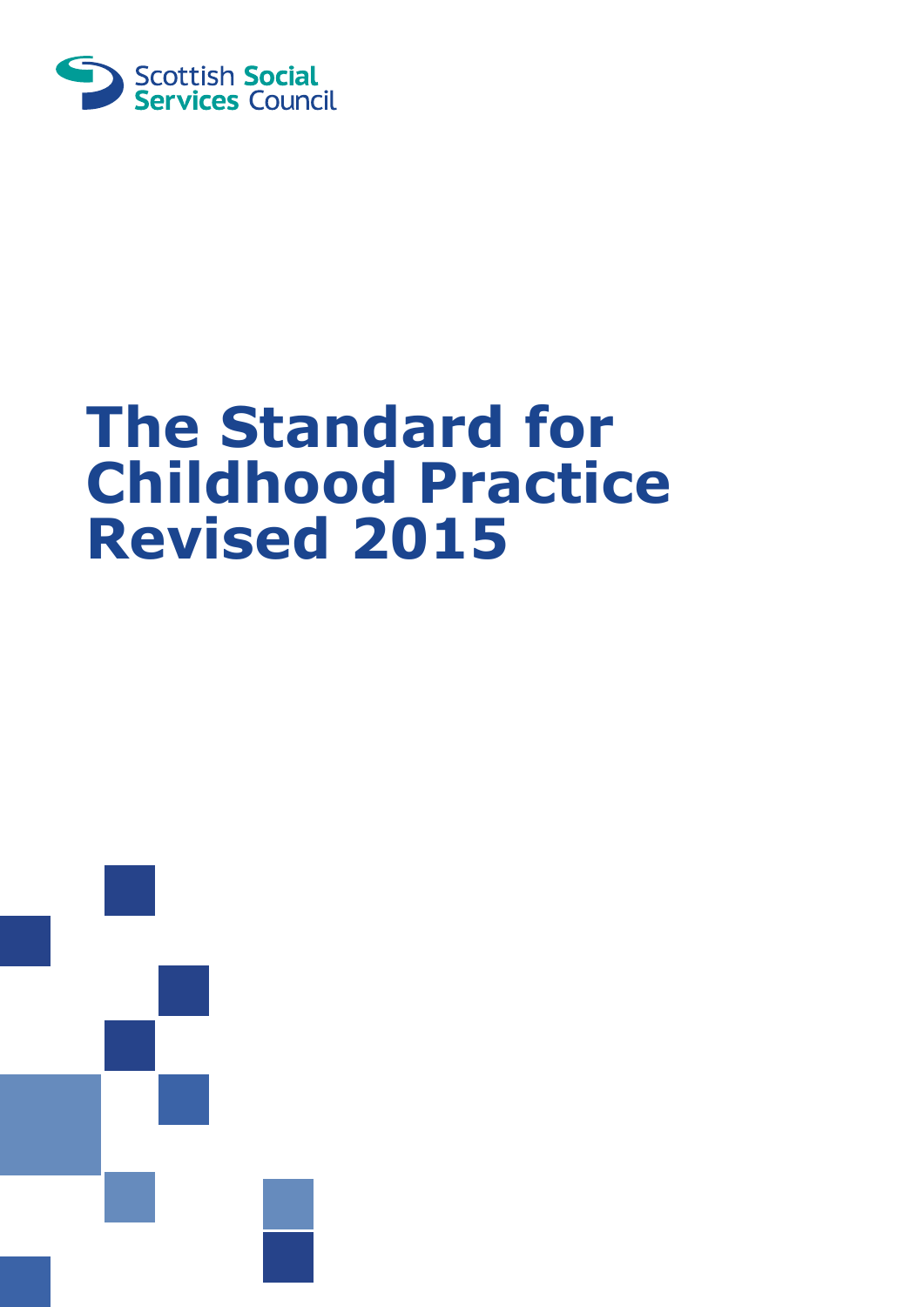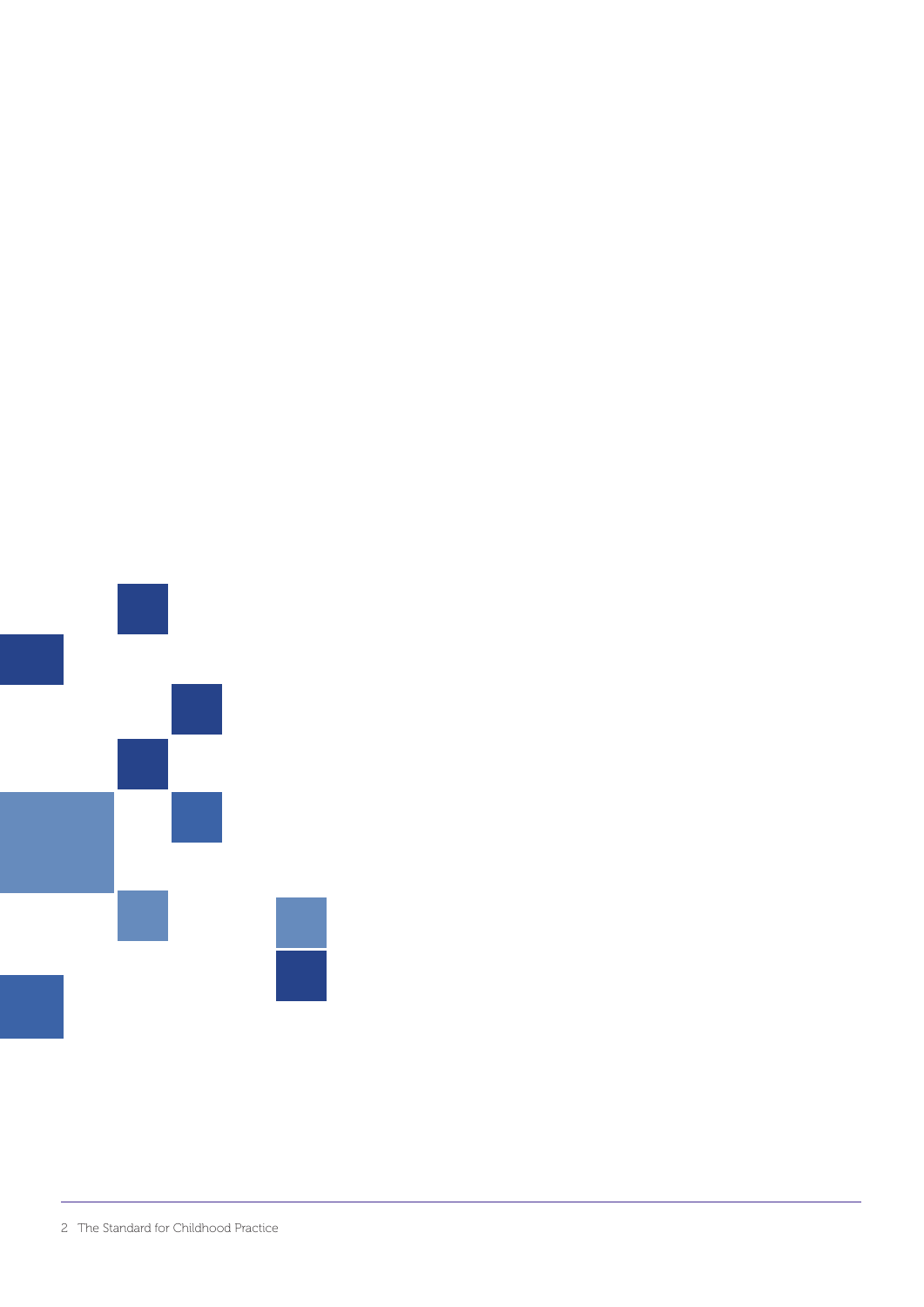# **Contents**

| Introduction                                                    | 4  |
|-----------------------------------------------------------------|----|
| Part one: The Standard for Childhood Practice                   | 5  |
| Part two: Guidelines for programme providers and their partners | 18 |
| References                                                      | 30 |
| Reference Group                                                 | 34 |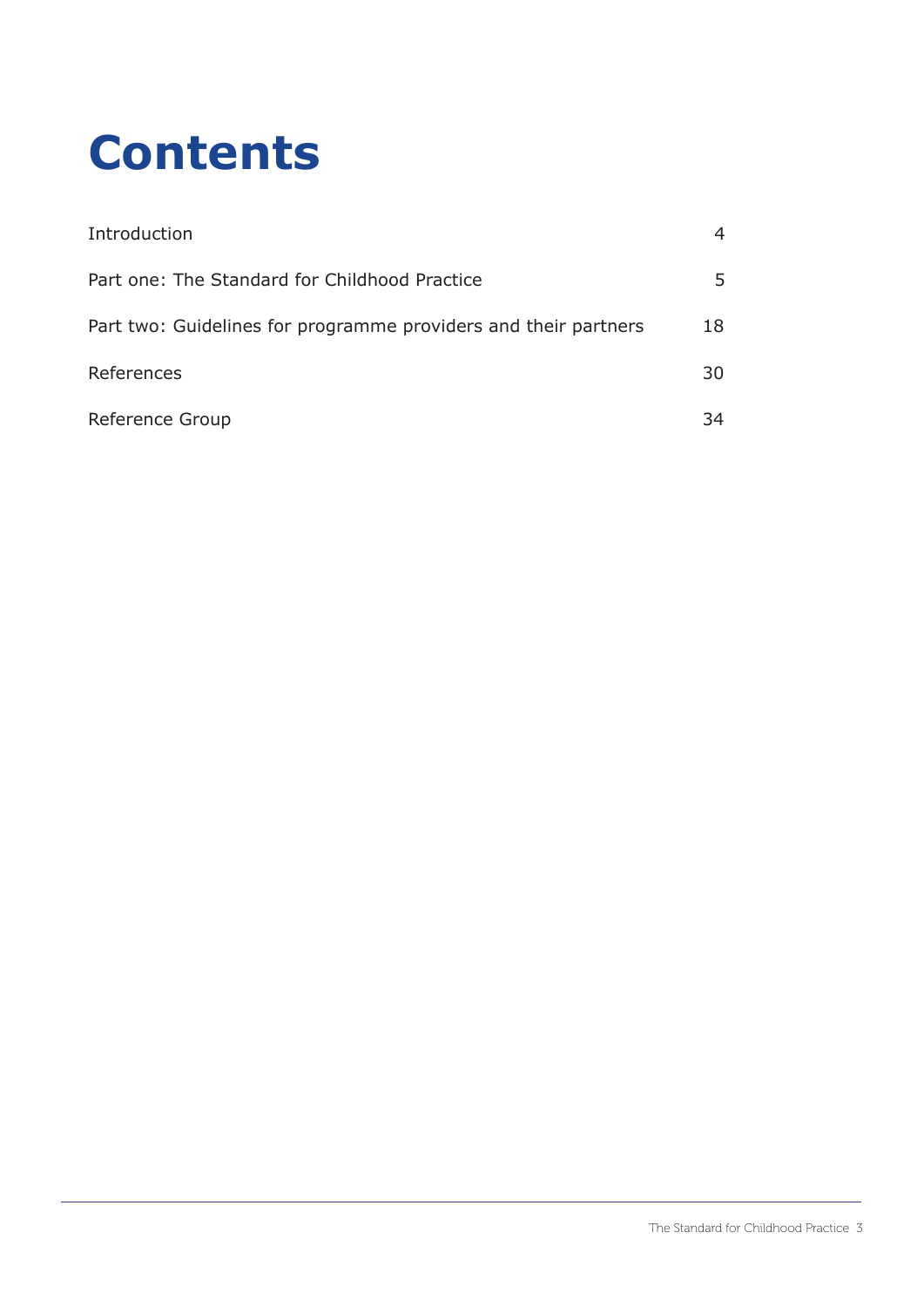# **Introduction**

The first benchmark Standard for Childhood Practice was developed in 2007 following consultation with the sector. Childhood practice was based on the then National Occupational Standards for Children's Care, Learning and Development (Skills for Care, online) and Playwork (Skills Active, online). Each specified the knowledge, skills and values required and provided guidelines for programmes of work based learning that would enable workers to demonstrate that they had achieved the appropriate level of practice competence.

In practice, the Standard (QAA, 2007) and the work based learning leading to it have worked well. By 2014 more than 1400 workers had been awarded either a Bachelor of Arts degree by a university, a postgraduate Master of Education or a Professional Development Award by the Scottish Qualifications Authority (online a). Additionally, the impact of the Standard was assessed favourably by two independent enquiries: Making the Difference. The impact of staff qualifications on children's learning in early years (Education Scotland, 2012) and Taking the First Steps – is Childhood Practice Working? (Scottish Social Services Council, 2014a).

Developments in policy and practice since 2007, however, made it desirable for a review of the Standard for Childhood Practice to be carried out. A widespread consultation process revealed that there was general agreement that while the Standard and the guidelines for courses and programmes were substantially still appropriate, there was a need for some revision to take account of more recent developments.

#### **The revision of the Standard for Childhood Practice consists of two sections:**

#### **Part one: The Standard for Childhood Practice**

**Part two: Guidelines for programmes providers and their partners.**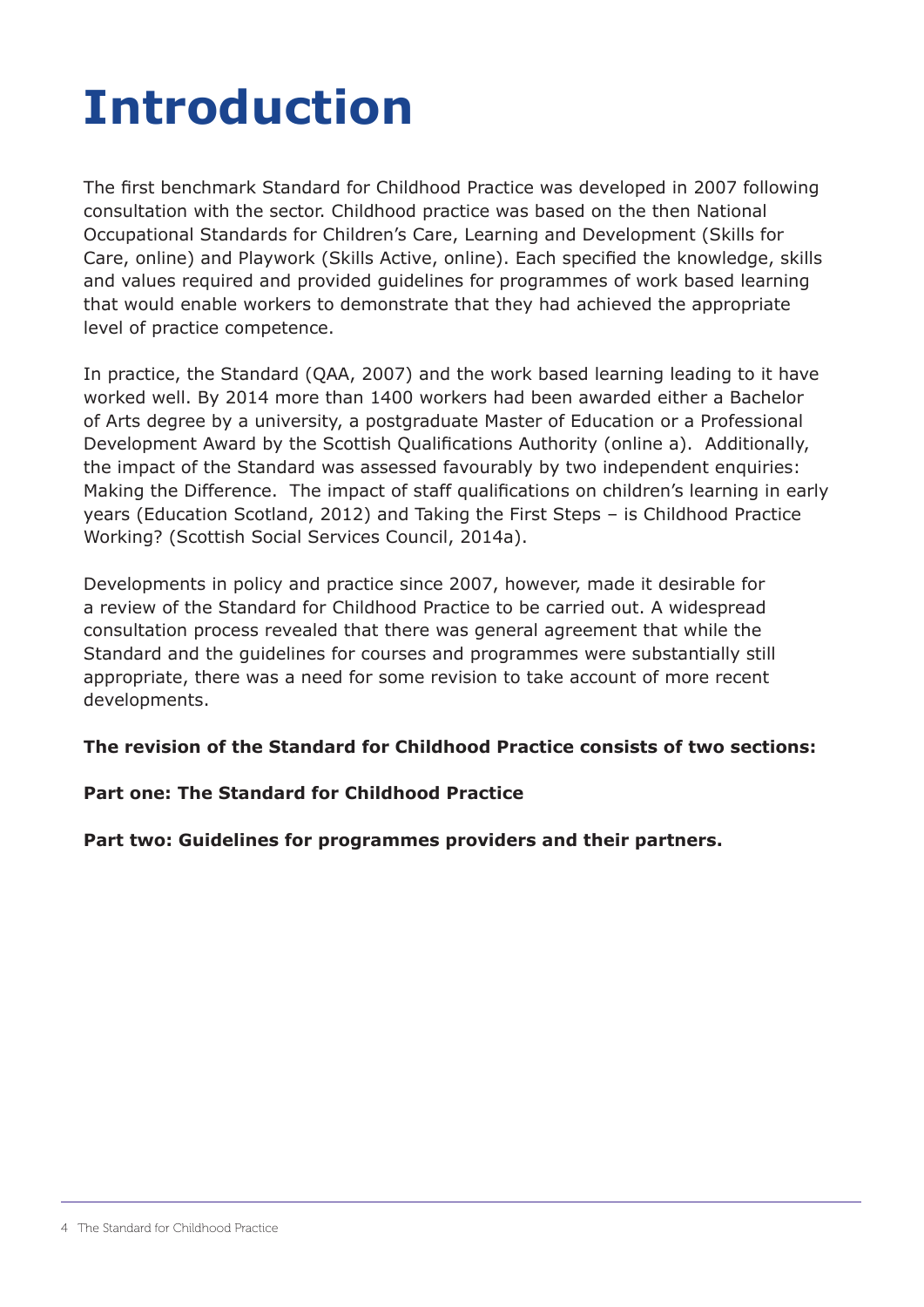# **Part one: The Standard for Childhood Practice**

The Standard for Childhood Practice programmes in Scotland will inform all awards and qualifications in the integrated qualifications and professional development framework.

#### **The Standard for Childhood Practice contains:**

- **benchmarks** that specify what is expected of a learner who has completed a programme in childhood practice and so meets the qualification requirement for registration as a manager/lead practitioner with the SSSC. The elements also specify the design requirements for programmes. Benchmarks are numbered for ease of reference.
- **expected features** that are intended to clarify and illustrate aspects of learner performance which the programme is designed to achieve. These features will be used by programme providers in designing assessment strategies to ensure that the requirements for learner performance are met. Expected features are shown in bullet points following the benchmark.

## **Professional values and personal commitment**

**1 Managers/lead practitioners value and demonstrate a commitment to inclusion, diversity, social justice, anti-discrimination, and protecting and caring for children and young people.**

- respect and value children and young people as unique whole individuals and their right to participate and be consulted
- have high expectations for all children and young people and a commitment to ensuring that they can achieve their full potential
- respect the rights of all children and young people without discrimination as defined in the United Nations Convention on the Rights of the Child (Unicef, online), the Children (Scotland) Act (1995), the National Care Standards for Early Education and Child care up to the age of 16 (Scottish Government, 2005a) and the Children and Young People (Scotland) Act (2014)
- have a commitment to promoting and supporting the Protecting Children and Young People: Framework for Standards (Scottish Government, 2004)
- demonstrate an awareness of the significance of race, ethnicity, gender, class, disability, sexuality and other social backgrounds and the interactions between them in the development of individual children and young people
- value and respect the diversity of identities and the importance of their interactions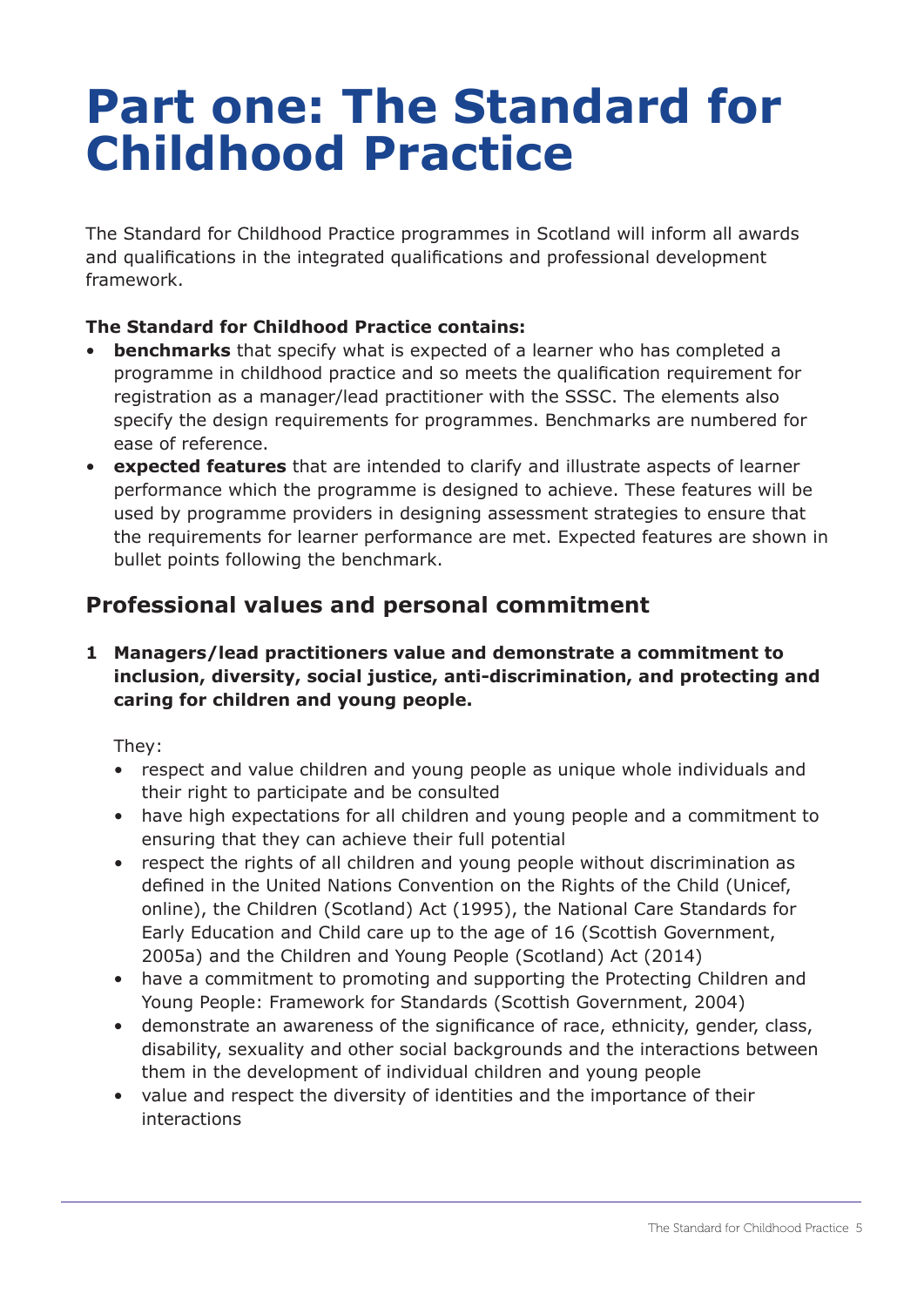- promote fairness and justice and adopt anti-discriminatory practices which challenge inequalities of race, ethnicity, gender, class, disability, sexuality and other social backgrounds and their interactions
- safeguard the children and young people in their charge and promote and support their wellbeing and development in accordance with The National Guidance for Child Protection in Scotland (Scottish Government, 2014a).

#### **2 Managers/lead practitioners value themselves and others by taking responsibility for their own professional learning and development and that of the workers for whom they are responsible.**

They:

- demonstrate the standards of conduct and practice set out in the Codes of Practice for Social Service Workers and Employers (SSSC, 2003)
- value and develop an environment for learning that enables and supports learning for themselves and for others and where reflective practice is valued and developed
- show a commitment to the learning and development of workers for whom they are responsible, including volunteers and students on work placements
- show a commitment to reflection, critical self-evaluation and continuing professional development and research, as means of improving practice and broadening expertise
- collaborate on continuing professional development with others in the service and in other children's services
- contribute to, influence and respond to changes in the service and in other children's services.

#### **3 Managers/lead practitioners value, respect and show commitment to the parents and carers, families, communities, and other agencies and partnerships with whom they work.**

- value and respect the contribution of parents and carers to their children and young people's learning and development
- establish a culture and climate to promote positive, non-discriminatory and inclusive relationships with and between each child and family
- promote and advocate a high quality service for each child and family
- provide a service that reflects clear and shared values and respect for individuals
- promote and respond to partnerships with children and young people, parents and carers, families, other agencies, colleagues and other professional workers
- provide opportunities to foster children and young people's understanding of different beliefs and cultures
- promote developing communities, community involvement and active citizenship.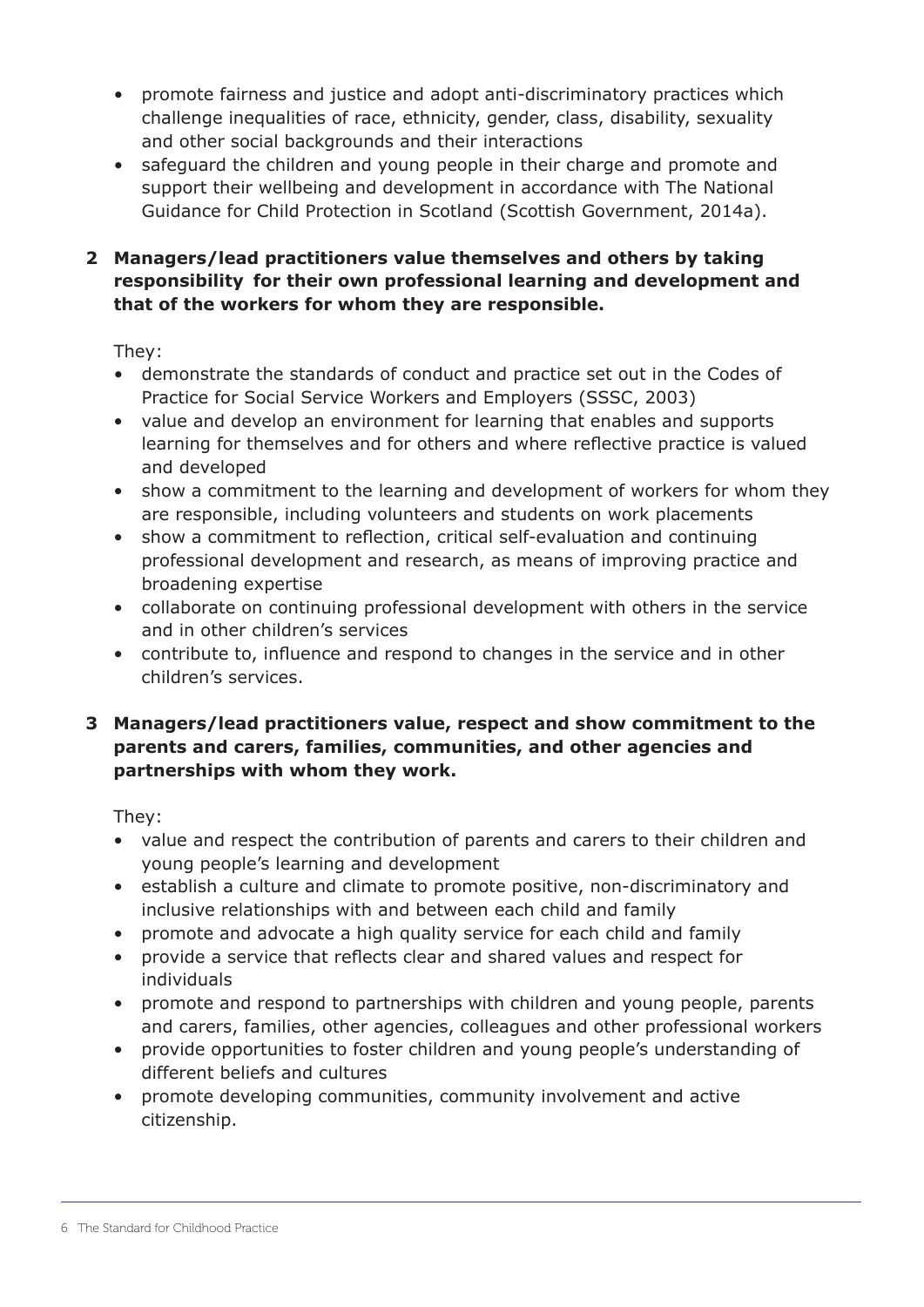## **Professional knowledge and understanding**

### **Children and young people and childhoods**

**4 Managers/lead practitioners have a broad and balanced knowledge and understanding of children and young people and childhoods which underpins their practice and is used to inform their leadership of others.**

They:

- demonstrate a critical understanding of how childhood is conceptualised and experienced in today's society by drawing on a range of theoretical disciplines including sociology, social policy and psychology
- have a critical understanding of how concepts of childhood are evident and influence policy and legislative documentation and practice
- are able to analyse, critically evaluate and support the contribution of parents and carers, families and communities to children's childhoods and the contribution of children and young people themselves
- can draw on different disciplines and different theoretical perspectives to inform and challenge their understanding of concepts such as child care and playwork and the blurring of boundaries between care, education, health, social welfare and play in a changing society
- have a critical understanding of children and young people's personal, social and emotional development and know how to use it to support children and young people's wellbeing and development
- have a critical understanding of children and young people as autonomous thinkers and active learners and can link this to decisions about provision and consultation with children and young people
- demonstrate an understanding of the concepts and models of health relevant for work with children and young people and their families.

#### **Frameworks and programmes**

**5 Managers/lead practitioners have a critical understanding of the content of relevant organisational frameworks and statements of principles for supporting and enabling play, rest and other opportunities and experiences.**

- demonstrate secure knowledge, understanding and practical skill in relation to the content of a range of organisational frameworks used by the service for supporting play and learning
- know how to select, prepare and use a range of resources to engage, support, stimulate and challenge children and young people and to meet/match their developing needs
- know how to plan and provide safe and appropriate child led and adult initiated experiences, activities and play opportunities in indoor, outdoor and out of setting spaces, which enable children and young people to develop and learn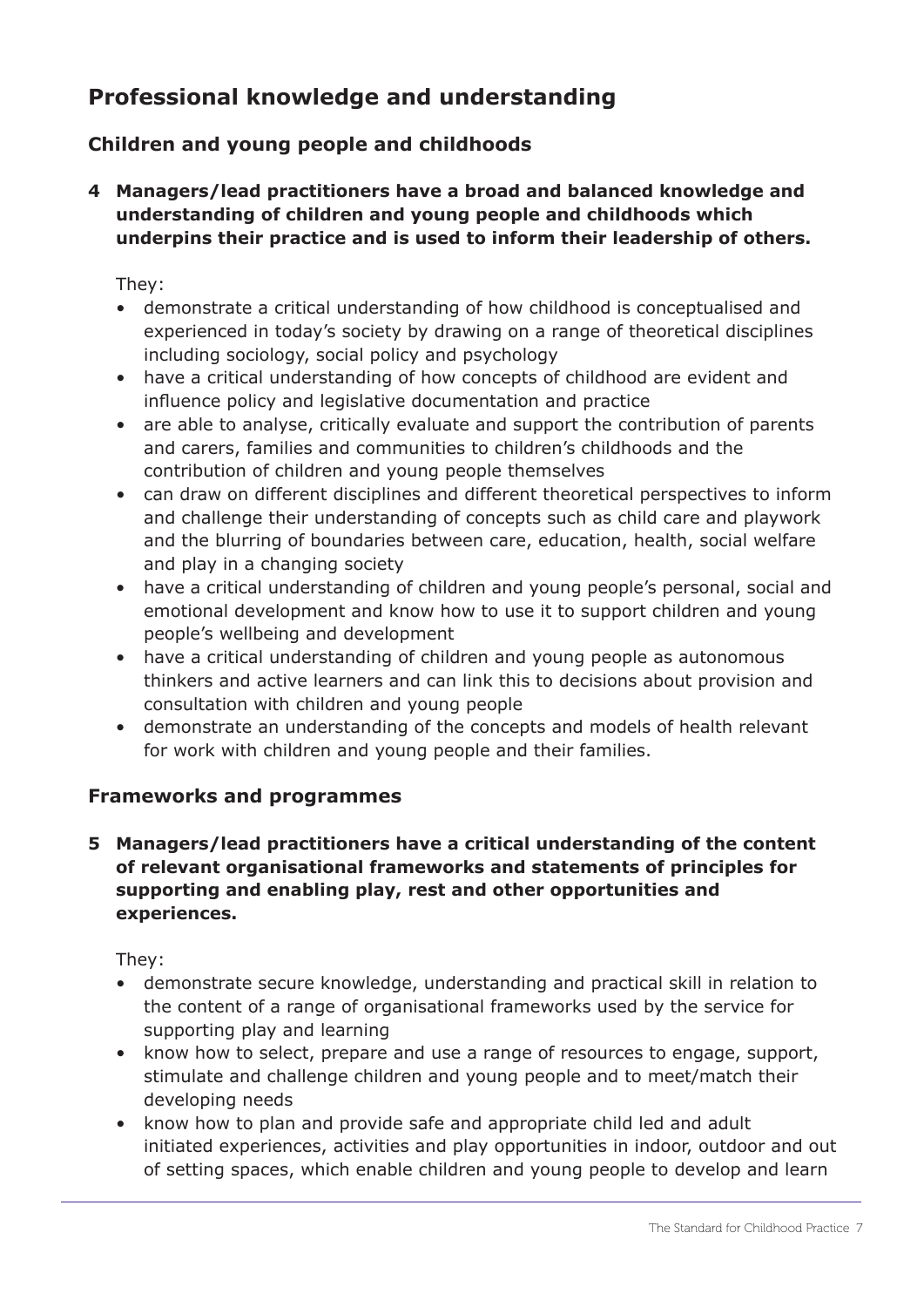- have detailed knowledge of how to make effective personalised provision for children and young people taking account of their experiences and perspectives as shaped by race, ethnicity, gender, class, disability, sexuality, age, interests and abilities and their interactions, while promoting social justice
- demonstrate knowledge of the progressive nature of play and learning and be able to identify appropriate next steps in children and young people's play and learning experiences
- can identify the range of influences and transitions within a play space or setting which affect children and young people and their behaviour and link these to appropriate strategies to underpin policy and practice.

#### **6 Managers/lead practitioners have a critical understanding of concepts and theories of curriculum and pedagogy.**

They have knowledge and understanding of:

- concepts of curriculum
- factors that drive the learning of children and young people
- the settings in which children and young people learn
- concepts of wellbeing, communication and creativity, inquiry and curiosity, as determinants of effective learning on the part of children and young people
- circumstances and events conducive to effective learning
- the developmental process in the delivery of specific concepts
- the role of rest in ensuring that children and young people have the necessary energy and motivation to participate in play and creative engagement
- how play opportunities can be maximised to enhance the learning process.

#### **7 Managers/lead practitioners have a critical understanding of the theories and principles required to analyse and critically evaluate the programmes provided by the service.**

They:

- demonstrate an in-depth knowledge and understanding of methods and underlying theories and are able to justify the content of programmes in relation to their relevance for children and young people's development
- know how to evaluate and further develop programmes in order to maximise the opportunities for effective engagement by children and young people.

#### **8 Managers/lead practitioners have a broad and integrated knowledge and understanding of the scope and nature of relevant organisational frameworks and their ongoing development.**

They:

• show an understanding of the principles that underpin organisational frameworks and policy statements in the service and consequently are able to encourage enjoyment, challenge, choice and relevance of provision for children and young people while responding to and supporting the requirements of families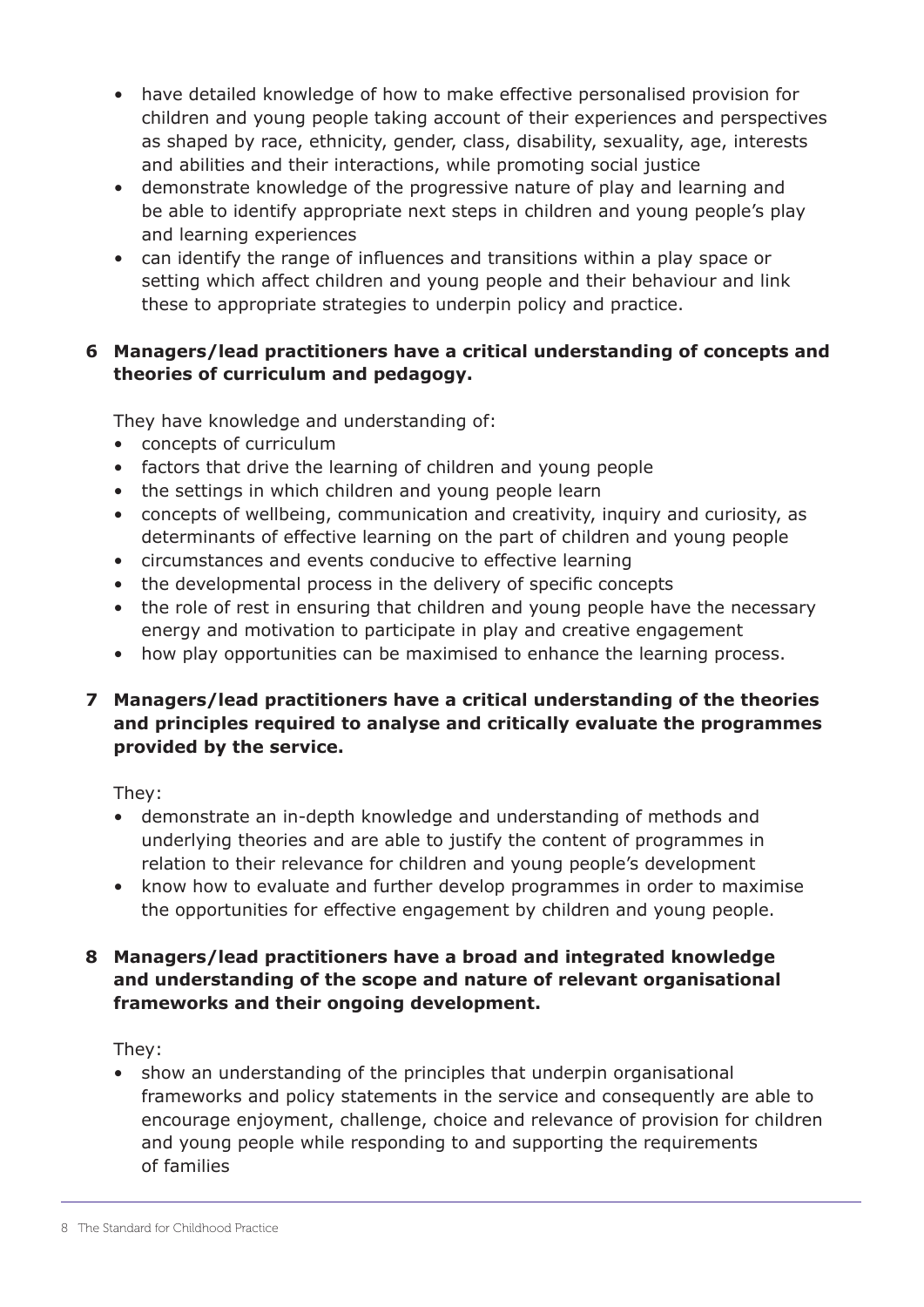- demonstrate informed knowledge of current innovations in framework and programme development and how these may be integrated into practice
- understand the power of reflection on evidence to drive innovation and change
- know how to critically evaluate the process of framework and programme development and they can make links and connections to framework development in related sectors and to developments both in other parts of the United Kingdom and internationally.

#### **Systems and professional responsibilities**

#### **9 Managers/lead practitioners have a critical understanding of the principle features of local, national and international systems, and of policies, practices and legal requirements relevant to the service.**

They:

- demonstrate a sound knowledge and understanding of the implications for the service of current legal requirements, national policies and guidance on, for example, employment law, health and safety, and on safeguarding and promoting the wellbeing of children and young people
- are able to use their understanding of relevant legislation and policy to establish a culture that promotes children and young people's rights, difference, equality, inclusion and anti-discriminatory practice in all aspects of practice
- can critically consider links between theory, policy and practice through analysing and critically evaluating the relationship of their service to relevant quality standards and policy initiatives
- can use their understanding of local community resources and inter-professional involvement to build the capacity of the service and contribute to wider strategic developments within children's services
- have knowledge and understanding of the main features, differences and commonalties within and between early learning and child care provision across the voluntary, private and public sectors.

#### **10 Managers/lead practitioners have a working knowledge of the breadth of the service and the professional roles and responsibilities of early learning and child care workers within it.**

- demonstrate an understanding of breadth of the service and the range of systems which underpin provision within it
- demonstrate an understanding of the roles and responsibilities of early learning and child care workers in the service and the range of professional development opportunities available to them
- know about and understand the societal context, including the economic and political climate, within which the service is provided and can analyse and evaluate its impact on provision and professional roles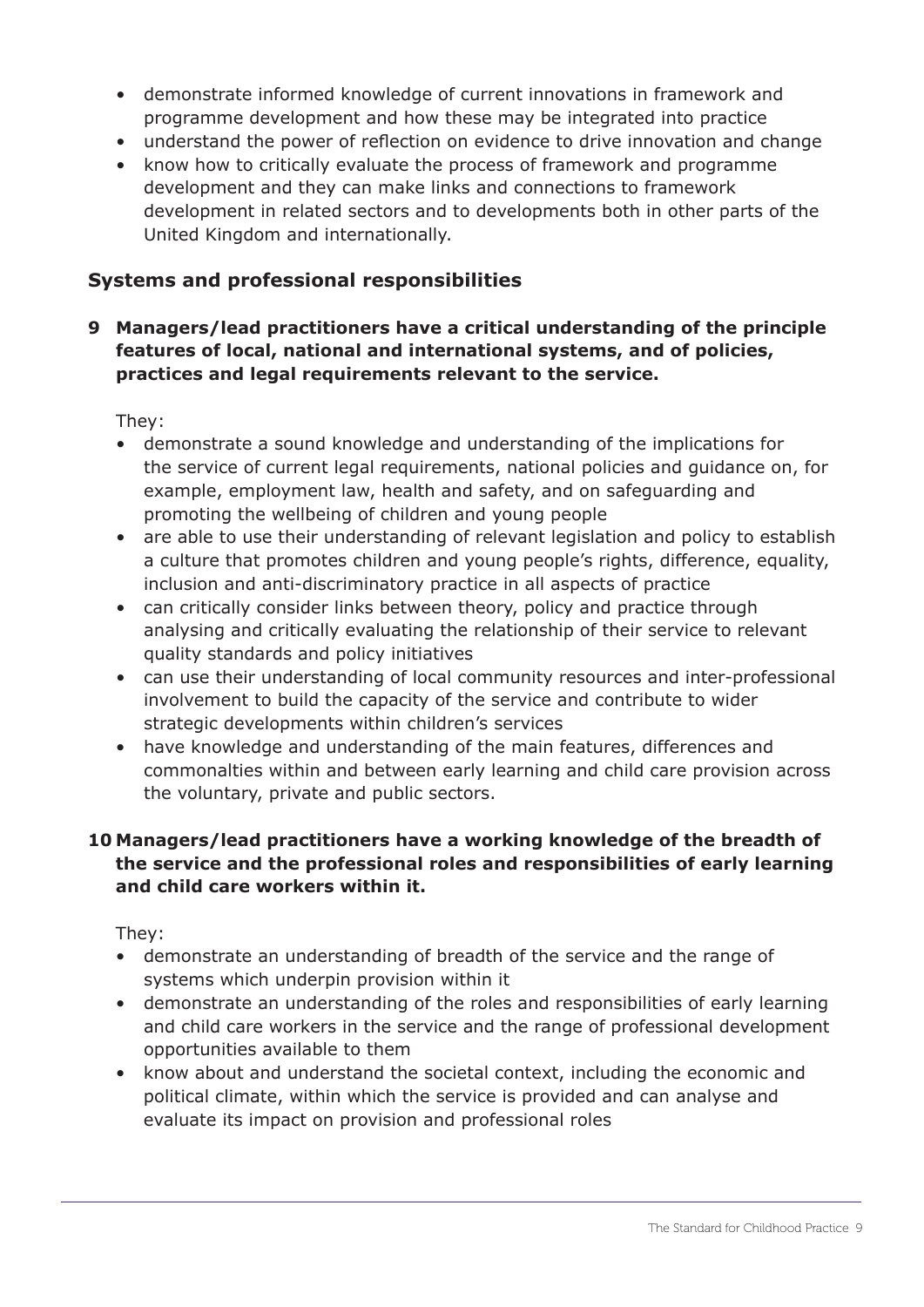• demonstrate a critical understanding of the evolving nature of the service and its workforce and the likely implications of this for systems and for professional responsibilities.

#### **11 Managers/lead practitioners have a critical understanding of the contribution of other professionals to the service and to other children's services.**

They:

- demonstrate an understanding of the professional attributes, roles and responsibilities of the range of other professionals who work in the service and in other children's services
- know about a range of concepts and models of working with other professionals, including inter-professional and inter-agency approaches, and have a critical understanding of how these may contribute to service developments in the future.

### **12 Managers/lead practitioners have a critical understanding of the principles, theories and concepts of leadership and management practice relevant for their role.**

They:

- demonstrate an understanding of models of leadership and leadership styles and can reflect on the implications of these for their current and future roles and practice
- are able to analyse a variety of approaches for developing the vision and culture of an organisation and for developing and implementing policy and practice to suit strategic objectives
- demonstrate an understanding of a variety of strategies for communicating, building and managing teams, and supporting individual worker development
- can analyse the complexities of the management role in relation to managing self and others, as well as physical and financial resources and can identify the management skills required
- can analyse priorities and risks in developing and implementing business and operational plans and can identify approaches for managing these in practice.

### **Evidence informed practice**

#### **13 Managers/lead practitioners have the knowledge and understanding needed to support evidence informed practice.**

- know how to access and apply relevant research and enquiry-based findings
- know how to reflect on and engage in the systematic investigation of practice giving due consideration to the ethics of engaging in such activities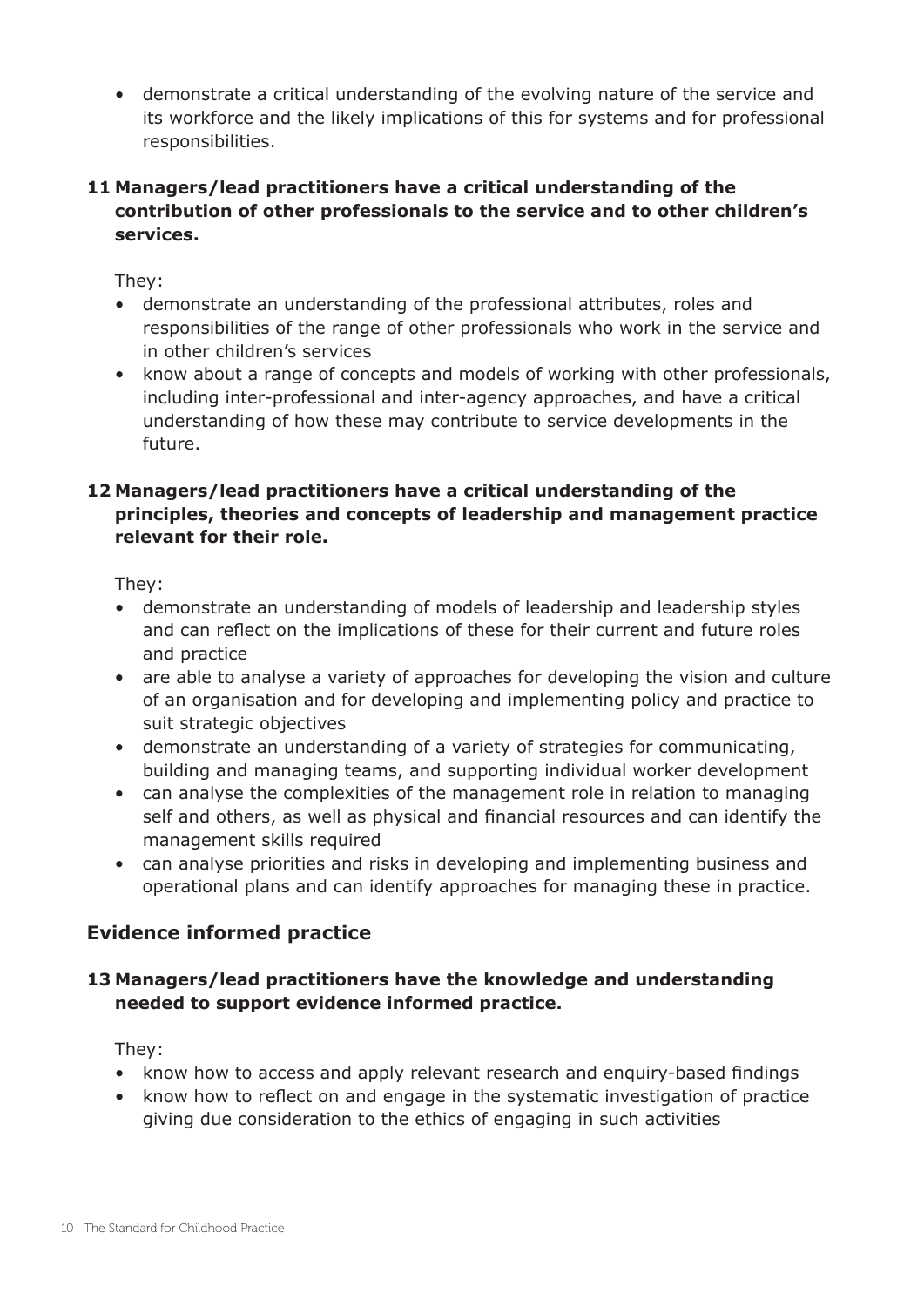- can make informed choices among particular research methods and methods of evaluation
- draw on a range of sources of evidence to analyse and evaluate practice
- draw on relevant principles, theories and approaches to inform their practice
- demonstrate the ability to share and discuss with others the principles and perspectives that underpin their own professional practice
- understand the need to be flexible and to respond to a continuing changing social and political landscape.

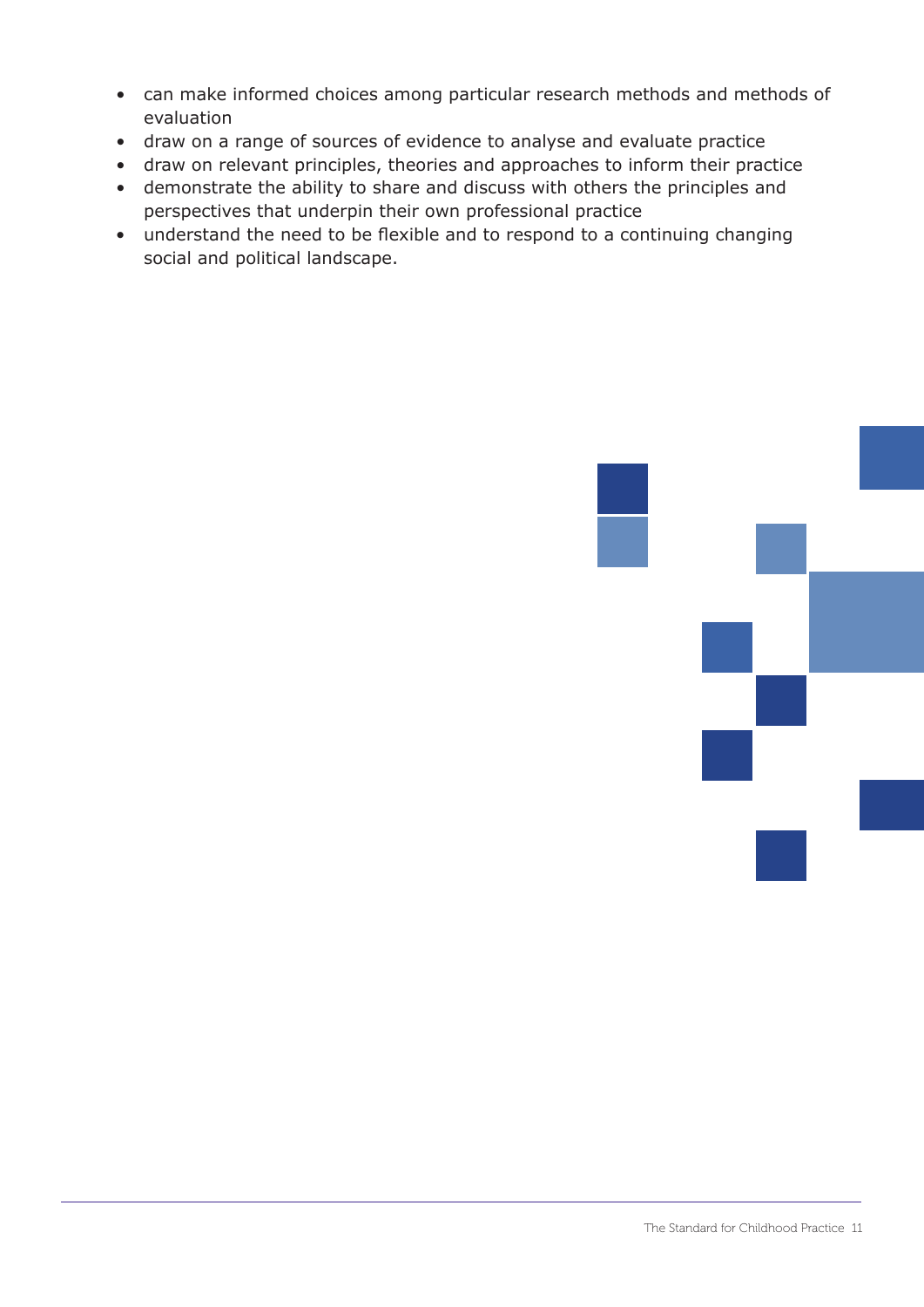## **Professional skills and abilities**

### **Supporting play, learning opportunities and experiences**

#### **14 Managers/lead practitioners co-ordinate and lead the provision of environments that are safe, secure, caring and nurturing and inclusive.**

They:

- provide environments and play spaces that are comfortable, welcoming and accessible to each child and her/his family and promote children and young people's wellbeing and development
- develop policies and practices to provide a safe, secure environment for each child which meet all regulatory requirements and where each child can develop skills and knowledge to keep him/her safe
- understand and carry out responsibilities in relation to child protection by having procedures for child protection in place that are understood and implemented by all staff and also by having an ethos of trust where staff feel confident and supported in raising concerns about child protection issues
- establish and maintain relationships with other agencies and ensure that workers understand their responsibilities and arrangements for liaising with other agencies when appropriate.

#### **15 Managers/lead practitioners lead and support the development of positive and caring relationships with each child and family.**

They:

- enable good relationships to be established with each child and family and build the ethos of the service around respect for and commitment to each child and family, workers, other colleagues and visitors
- encourage workers to listen and pay attention to what children and young people communicate, value and respect their views, and provide them with opportunities to express their views and make decisions
- support sensitive and effective communication with all children and young people
- demonstrate the values, attitudes and behaviour expected from children and young people
- create environments and play spaces where relationships with each child are positive and affirming and each child's confidence and resilience is promoted
- provide opportunities for children and young people to develop positive and supportive relationships with each other.

#### **16 Managers/lead practitioners co-ordinate and lead the provision of balanced and flexible programmes that support play and learning opportunities and encourage children and young people to be healthy, active and achieving.**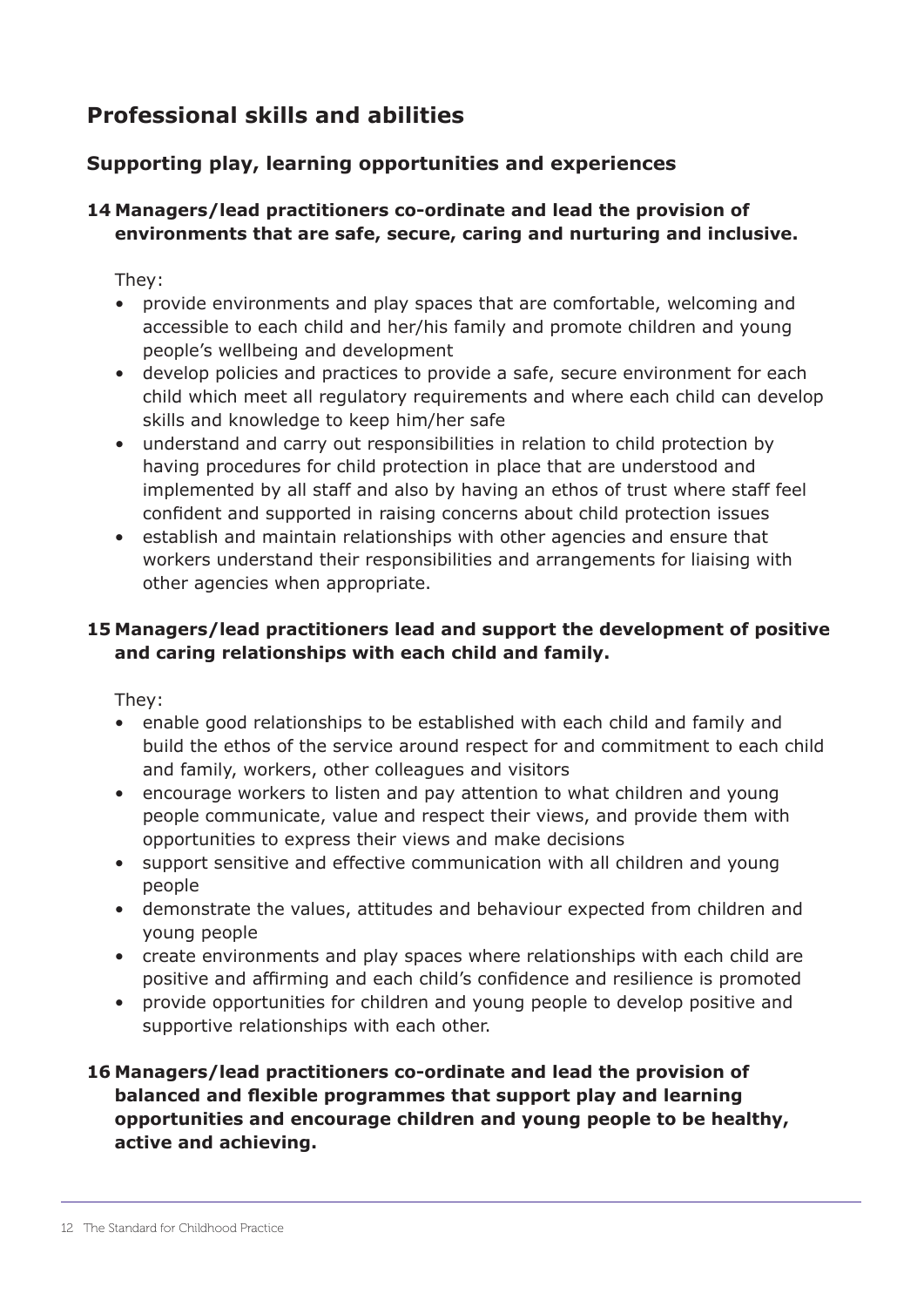They:

- plan, implement and justify balanced and flexible programmes that provide enriching learning experiences and promote children and young people's play, learning and development, using national and local guidelines
- promote children and young people's active participation in programmes and their planning
- develop and make available resources to support programmes and their ongoing development
- demonstrate the continuous development of an environment to meet the needs of each child, informed by how children and young people develop and learn and with a clear understanding of possible next steps in development and learning
- provide opportunities for sustained shared thinking with children and young people and support the development of children and young people's language and communication skills
- enable constructive and sensitive feedback to and from children and young people to help them understand the process of their learning, what they have achieved and what they could do next
- demonstrate that they can develop positive strategies to promote children and young people's behaviour, self-control and independence.

#### **17 Managers/lead practitioners co-ordinate and support the tracking of children and young people's progress and the planning and management of transitions.**

- develop and implement relevant ethical procedures for using observation and other strategies to document and record children and young people's experiences, development and progress; enable children and young people to participate and contribute
- use the information gained from observation and other strategies to inform planning and to improve and develop practice
- have procedures in place for producing reports on each child's achievements and progress for others, including parents and other professionals, in line with national and local guidance
- critically evaluate different models of assessment, recording and reporting
- identify and co-ordinate support for children and young people whose progress is affected by changes or difficulties in their personal circumstances and know when to refer them to colleagues for specialist help
- enable children and young people's planned and managed transitions within and between settings, providing relevant information to children and young people and families and working with other services as appropriate
- establish effective links with services that children and young people move from and to.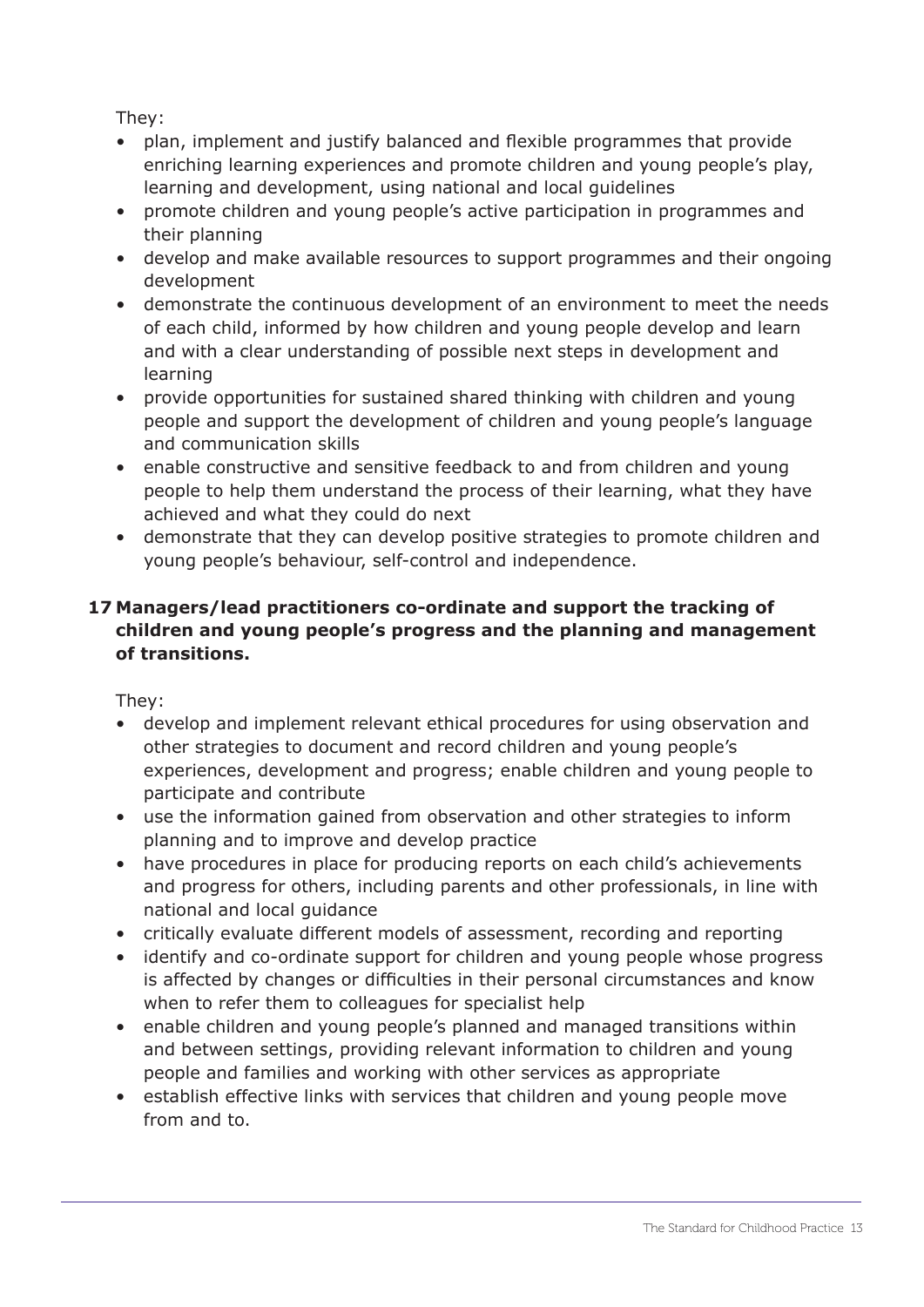#### **18 Managers/lead practitioners engage in professional reflection for continuing improvement.**

They:

- identify and analyse routine professional problems and issues by drawing on a range of sources of evidence to question and be critical of practice
- support the use of reflection on and in practice to act on and improve their own practice and that of colleagues
- involve children, young people and families in reflection for continuing improvement of practice
- produce written reports that are well structured, convincingly argued and evidenced and technically accurate.

### **Communication, collaboration and partnership**

#### **19 Managers/lead practitioners lead and support teamwork and collaboration.**

They:

- establish and develop a culture of collaboration and co-operative working between colleagues both within their own professional area and from other disciplines
- ensure that colleagues understand their role, are involved appropriately in supporting children and young people and understand their role when liaising with other agencies
- demonstrate their ability to work together with colleagues on policy development, to identify examples of good practice and on the establishment of a culture of continuous development and learning
- lead, influence and shape the policies and practices of their workplace and promote a collective responsibility for their implementation, including the practice of distributed leadership in learning.

#### **20 Managers/lead practitioners promote and actively lead others in working with partners and carers, families and communities.**

- confirm and empower parents and carers in their role and promote their involvement and engagement with the service in a range of contexts
- establish fair, respectful, trusting and constructive relationships with parents/ carers and families, communicate sensitively and effectively with them and in so doing ensure that parents' and carers' contributions are listened to and addressed
- provide a service that can be accessed by and meets the needs of each child and family
- demonstrate that they can work in partnership with families and parents/ carers at home and in the setting to improve outcomes for children and young people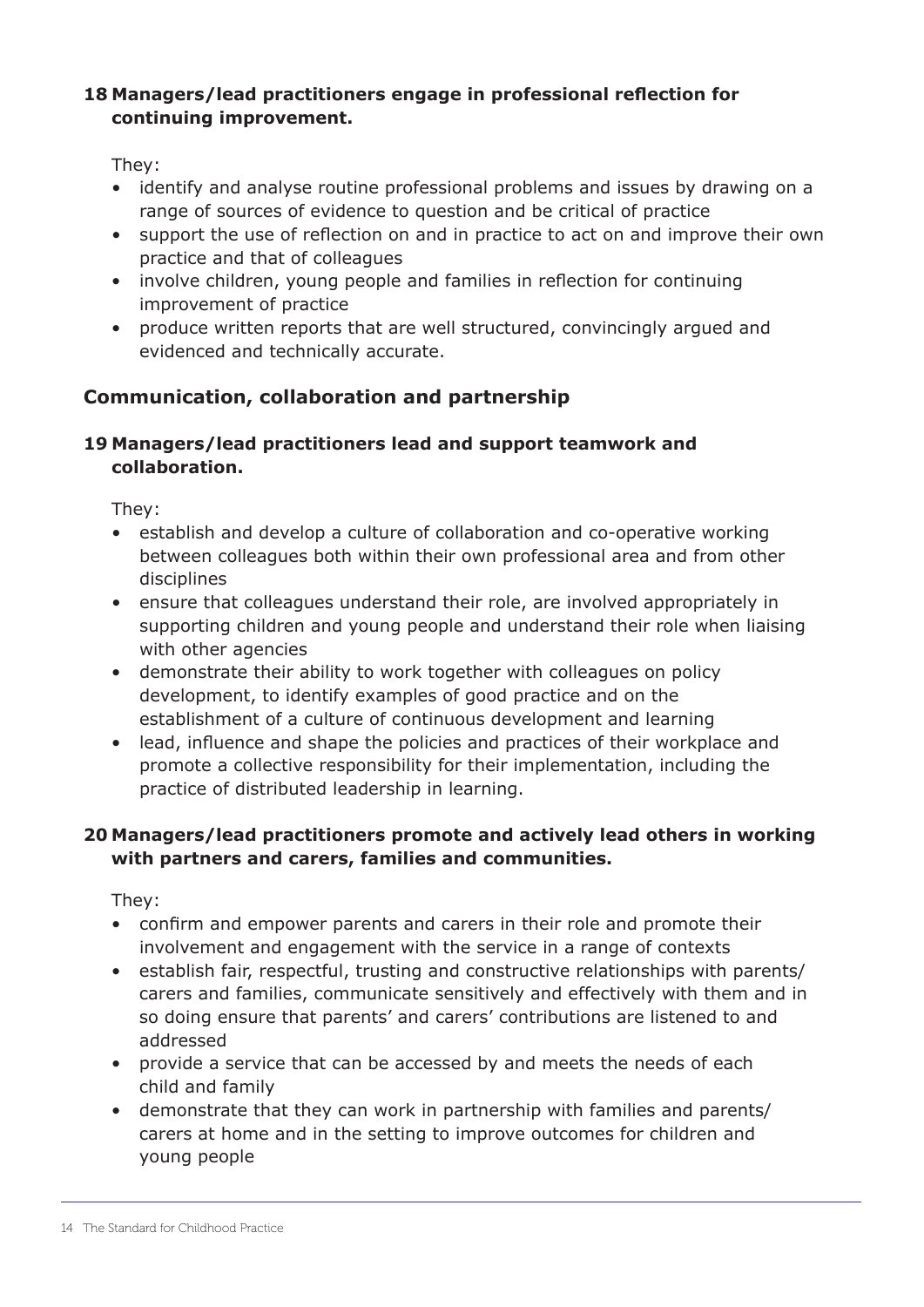- promote the involvement and engagement of parents through the provision of formal and informal opportunities through which information about their children and young people's learning and development can be shared with parents/carers
- provide parents/carers and families with information about additional support services and support them to access specific services where appropriate
- establish effective partnerships with the local and wider community and provide opportunities to support children and young people's developing understanding of their roles and responsibilities as citizens.

#### **21 Managers/lead practitioners lead and support collaboration with other agencies and other children's services to build capacity and develop services.**

They:

- enable workers in the service to understand how their service fits within the wider context of children's services
- are proactive in developing or contributing to integrated working and interprofessional collaborative practice with other professional workers and with agencies, networks and organisations in order to strengthen support for children and young people and families and improve co-ordination across services
- actively participate in and contribute to joint service planning with other agencies to build the capacity of services and develop them for the future
- contribute to, and where appropriate lead, the work of a multi-professional team and co-ordinate and implement agreed programmes and interventions on a day-to-day basis.

### **Leadership and management**

#### **22 Managers/lead practitioners take responsibility for identifying and supporting their own personal learning and professional development needs.**

- demonstrate the use of a range of communication, information and communication technology and numeracy skills
- demonstrate some advanced and specialised skills to support their work with children and young people and wider professional activities
- reflect on, review and evaluate their practice, modifying approaches where necessary
- take a creative and constructively critical approach towards innovation and change and adapt their practice if benefits and improvements are identified
- demonstrate the skills required to work in multi-professional teams and joint service planning and to develop personal networks
- demonstrate their capacity to manage their own resources and to identify and undertake continuing professional development, taking account of registration requirements.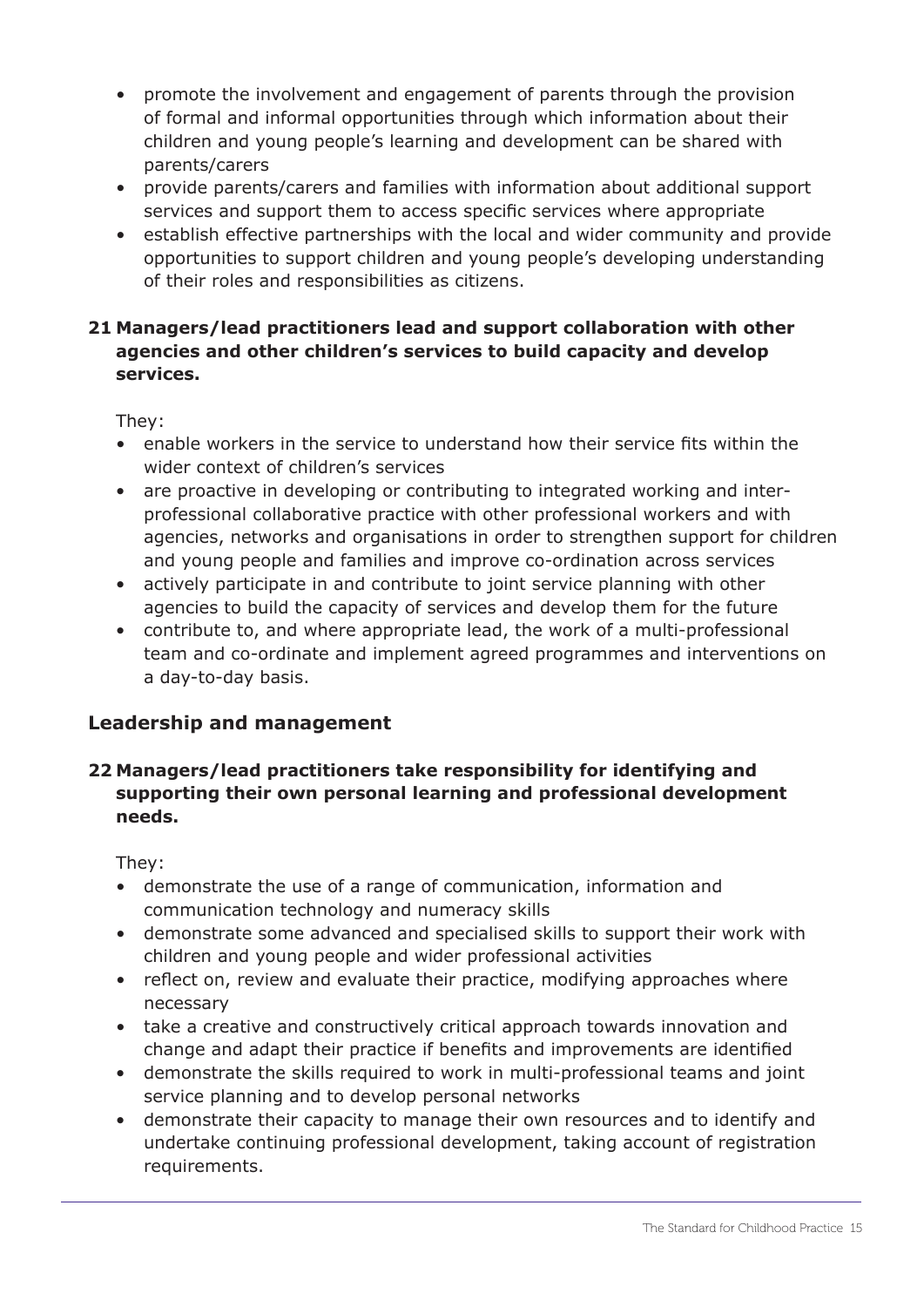**23 Managers/lead practitioners take responsibility for identifying and supporting the learning and professional development needs of workers for whom they are responsible and for supporting students learning in and through the workplace.**

They:

- establish effective working relationships with learners
- create an environment for learning that enables and supports professional learning and where practice is valued and developed
- encourage and facilitate others to reflect on existing and new principles and practice, to share knowledge and evaluate their learning
- manage the quality of what workers do with children and young people and identify gaps in their professional learning
- work with colleagues to identify their continuing professional learning needs and plan and co-ordinate the delivery of appropriate learning programmes
- lead arrangements for the support, mentoring and supervision of new workers and students on work placements.

#### **24 Managers/lead practitioners take responsibility for the delivery and ongoing development of a high quality service for each child and family.**

- seek to ensure that all workers are aware of the core values, vision and culture of the service and have opportunities to contribute to their development
- develop effective management and communication strategies so that each worker is clear about her/his role and responsibilities within the service
- develop and maintain processes for developing, implementing and reviewing policies and operational plans for the service and for researching and evaluating innovation, impact and change
- develop systems to support continuous quality improvement and effectiveness of the service for each child and family
- foster innovation and manage change
- provide leadership, motivation and support to colleagues in ongoing self-evaluation
- co-ordinate and support the revision of policies, procedures and practice for registration and inspection and be accountable for them
- provide opportunities to share and contribute to the development of integrated services and joint planning of services with other agencies and the community.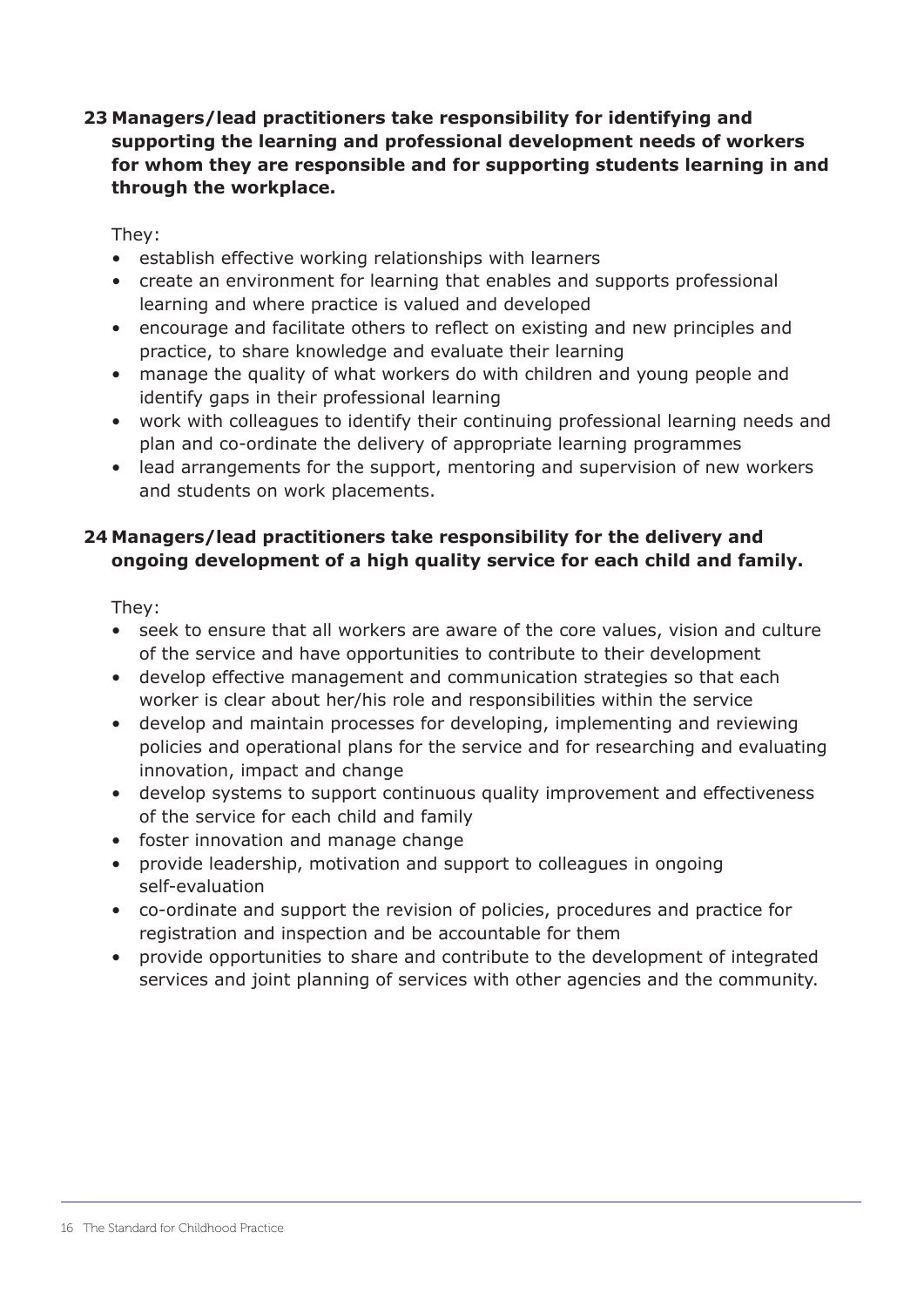#### **25 Managers/lead practitioners engage with the business management of the services they provide.**

- develop procedures for effective administration of the service provided, including promoting the effective use of technology
- have procedures in place to manage the physical resources of the service including the physical environment and health and safety
- develop procedures for the safe selection, recruitment, induction and retention of workers
- plan and control budgets, identifying and managing priorities and risks
- undertake organisational and workforce development planning, taking account of the individual learning plans of workers
- develop, implement and evaluate relevant business, operational and work plans as appropriate to their role.

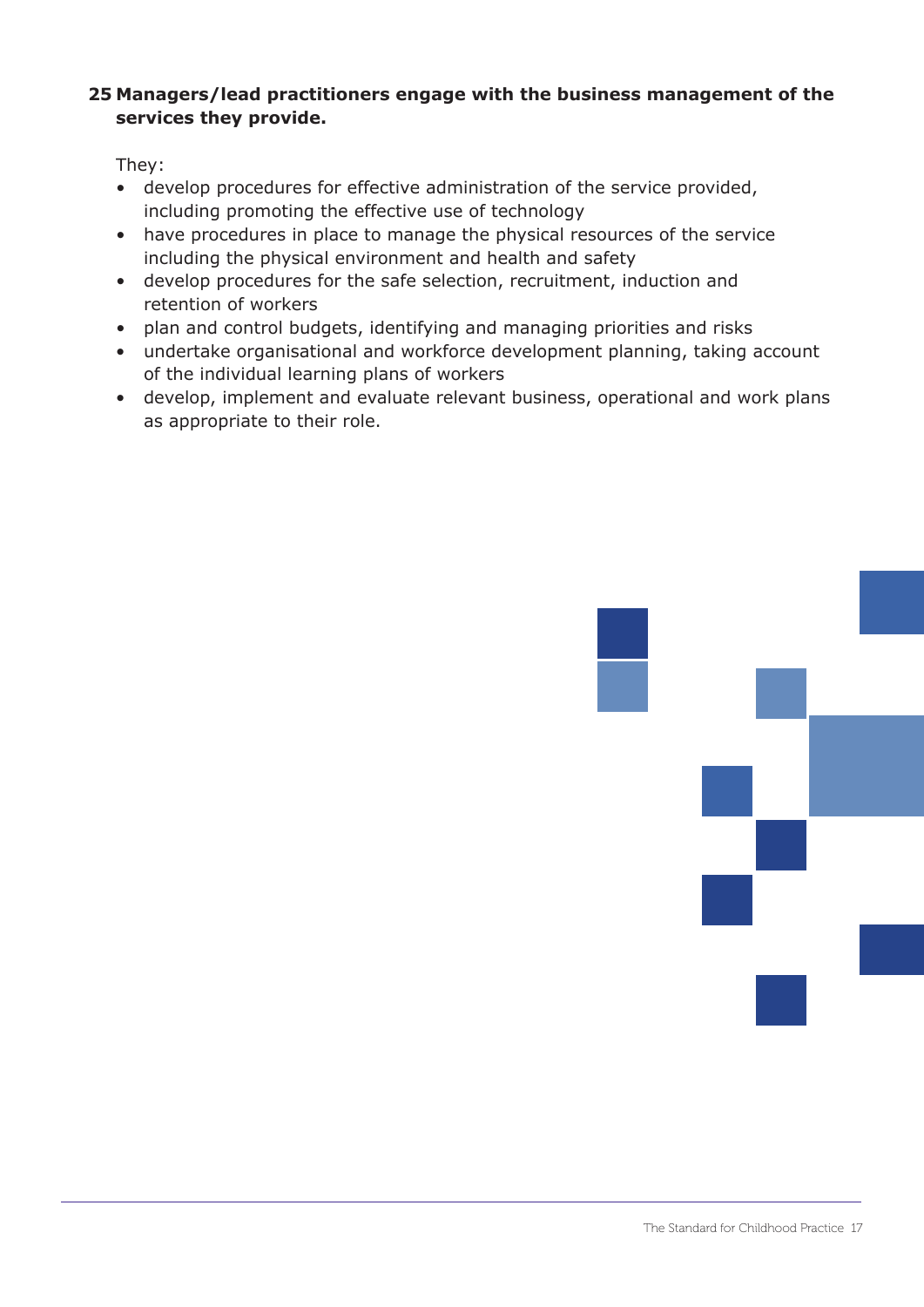# **Part two: Guidelines for programme providers and their partners**

## **1 Introduction**

#### **1.1 Guidelines for the development of courses and programmes**

These guidelines are intended to primarily be of use to programme providers, employers, managers and other stakeholders.

They support:

- the continued development and delivery of programmes of learning that will enable participants to demonstrate that they have achieved the knowledge, skills and values defined in the Standard for Childhood Practice
- the continued development of an integrated qualifications and professional development framework for workers in the early learning and child care services
- the processes of approval within providing bodies
- the process of approval of programmes by SSSC.

#### **1.2 Definition of awards**

Within The Framework for Qualifications of Higher Education Institutions in Scotland (QAA Scotland, 2014) a bachelor's degree is defined as requiring at least 360 credits of which a minimum of 60 is at level 9 of the Scottish Credit and Qualifications Framework (SCQF). Individual universities may require students to undertake more than this in order to exit with a degree from their institution. Typically, the 360 credits will be gained during a programme of learning where learners will have been assessed at SCQF levels 7, 8 and 9. The validation of a bachelor's degree or other appropriately approved award should therefore include the recognition of learning assessed at SCQF levels 7, 8 and 9.

These guidelines assume that these awards will be built on and explicitly include learning assessed at SCQF levels 7 and 8.

Graduate diplomas are defined as requiring a degree or equivalent as an entry qualification followed by at least 120 credits of learning assessed at the minimum of level 9. The SSSC additionally requires those with a degree plus the Post Graduate Diploma (PGD) in Childhood Practice to hold a practitioner qualification as part of the registration process. The validation of awards of this kind should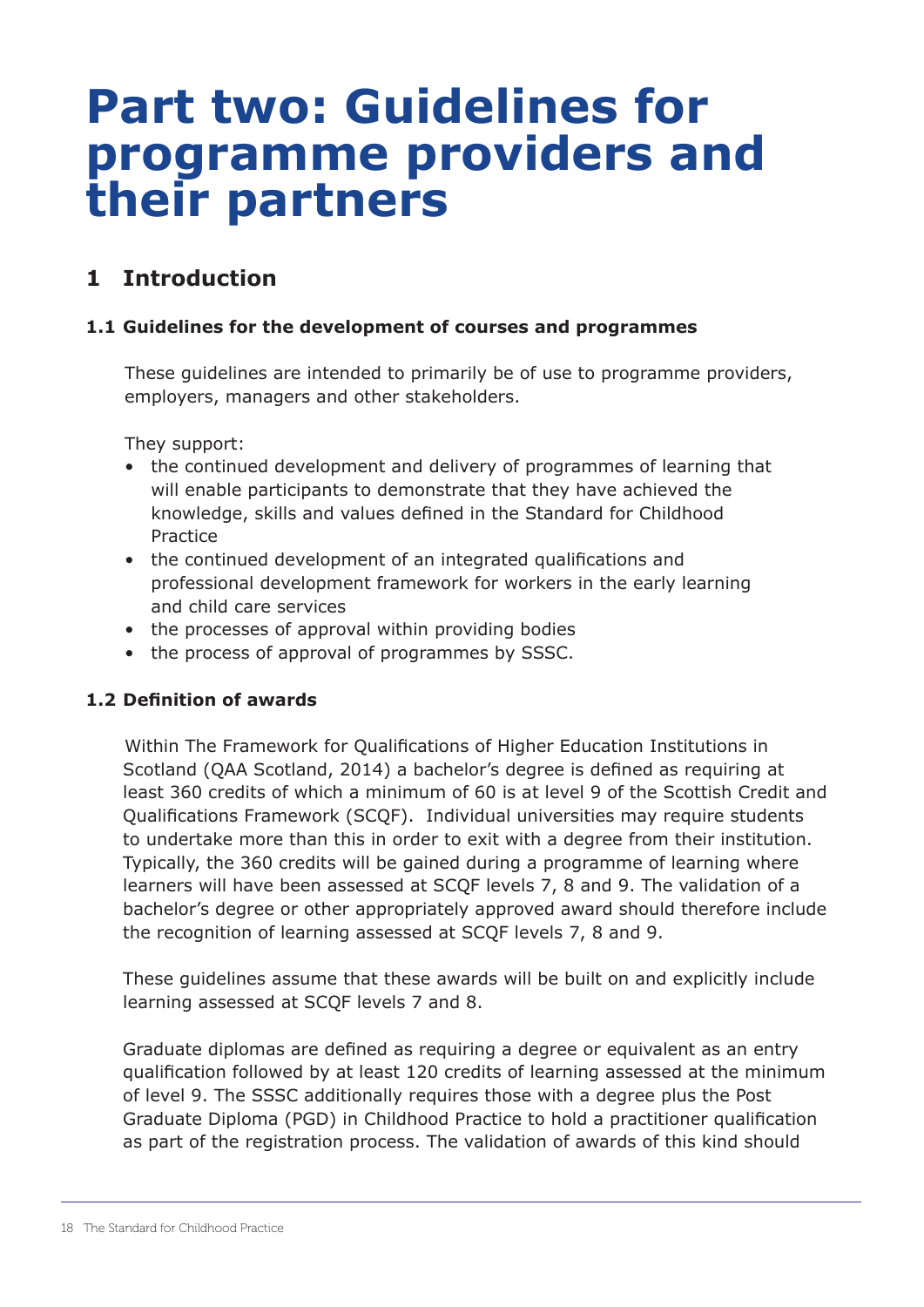therefore meet these criteria. Other types of award that meet the requirement of the Standard for Childhood Practice will be considered as they are proposed for development.

#### **1.3 Qualifications and a professional development framework**

From 2011, registration as a manager/lead practitioner has required a qualification that meets the Standard for Childhood Practice and has the appropriate volume of credit. The definition of the Standard for that qualification provides a benchmark for the development of an integrated qualifications and professional development framework that builds on existing qualifications at levels 7 and 8 of the SCQF (Scottish Qualification Authority, online a).

Programmes of learning such as Higher National Qualifications (HNQs), Scottish Vocational Qualifications (SVQs) and Professional Development Awards (PDAs) provide practitioner qualifications and continuing professional development for workers. They can contribute to the professional progress of workers towards the degree or other level 9 award. The focus of the award in childhood practice is on leading learning and on supporting the development of workers in the sector.

#### **1.4 Work based learning and professional development**

Work based learning means learning closely bound to the work role and often, but not always, located in the workplace itself. An important aspect of work based learning is that through the experience of performing the work role, complemented by other activities such as directed reading, researching and group work, it is possible for learners to achieve planned learning outcomes that can be evidenced and assessed.

All programmes of learning that enable participants to demonstrate that they have achieved the professional knowledge, skills and values required of managers/lead practitioners in the early learning and child care service will include learning that takes place in and through the workplace.

## **2 Guidelines for the approval of programmes**

### **2.1 Approval by the SSSC**

The SSSC will approve only those programmes that meet the following conditions:

- programmes must be subject to normal institutional validation and review processes
- programmes must meet the requirements of the SSSC for registration as managers/lead practitioners.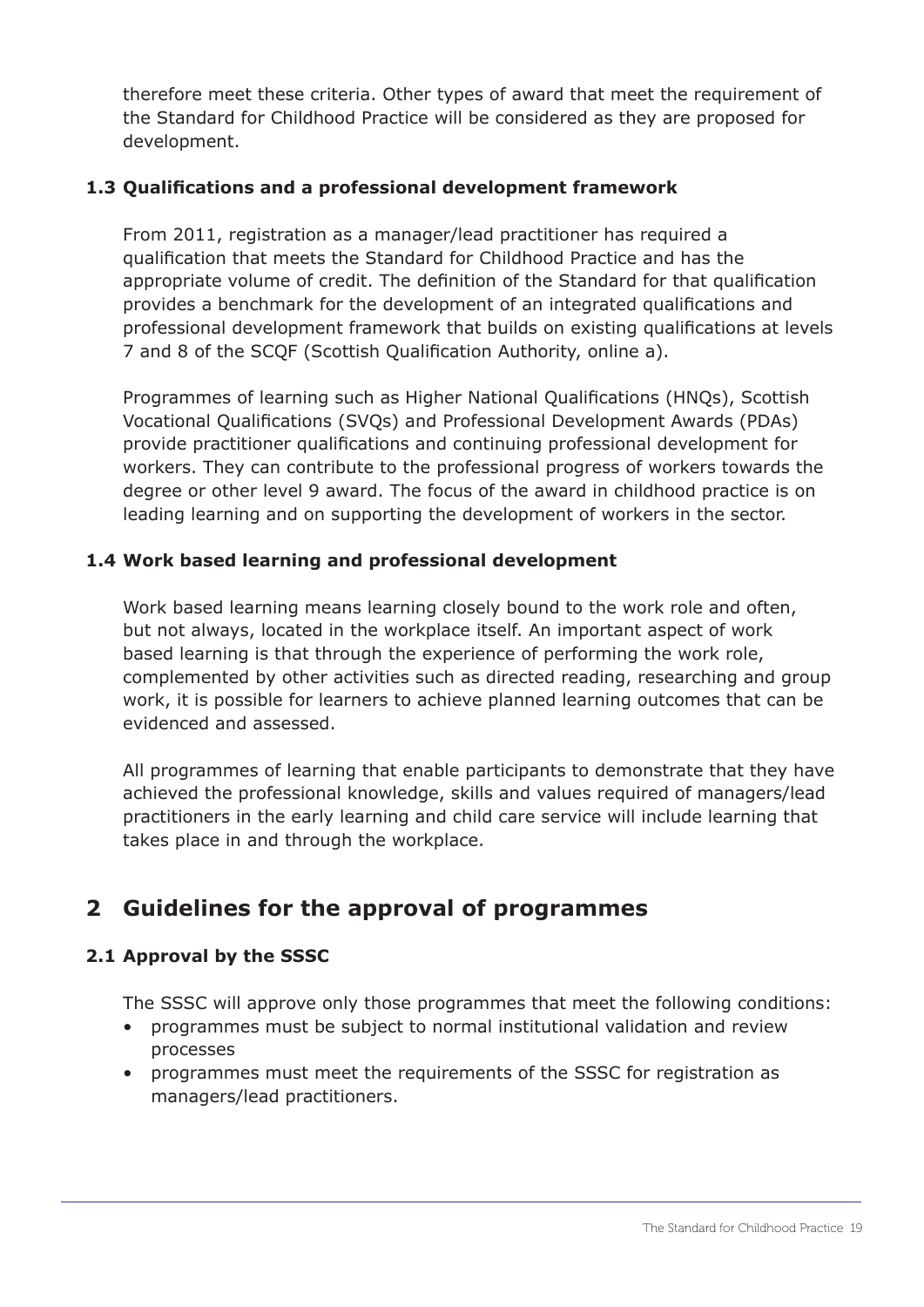#### **2.2 Requirements of all programmes:**

- programmes for managers/lead practitioners must allow learners to meet the Standard for Childhood Practice and assess their achievement of it
- have an appropriate volume of learning credit
- be grounded in work based learning, both current and planned
- have an appropriate balance of learning related to professional knowledge and understanding, skills and abilities, and values and personal commitment
- contain clear arrangements for updating in accordance with national developments
- accept the need for flexibility in provision for learning and aim to take learning to the learners
- have effective procedures for the recognition and accreditation of prior learning
- have appropriate arrangements for quality assurance
- provide explicitly for the whole range of early learning and child care settings.

#### **2.3 Partnerships**

Work based learning and assessment require clear and robust arrangements for co-ordination between levels in the learning process and between programme providers and work place managers. Programmes for managers/lead practitioners must have effective partnership arrangements with employers or workplace managers and, where appropriate, with other programme providers. Arrangements should include:

- ensuring that there is a common understanding of standards and assessment and quality assurance approaches and the contribution each partner is making
- establishing appropriate arrangements for sharing information and engaging in the development of programmes
- providers ensuring that partners have the opportunity to feed into the ongoing quality assurance processes.

#### **2.4 Mentoring**

Mentoring in the workplace is an important element in ensuring support for learners. Training providers and their partners must provide for work based mentoring that has:

- a clear vision and purpose that is shared with, and understood by, all stakeholders
- ongoing support from employers and senior managers who understand the basic concepts of mentoring, and who are clear about the purpose and intended outcomes of the programme
- clearly defined roles and responsibilities for mentors and learners
- channels for communicating information to all staff in an organisation, whether they are taking part or not, about who is running the scheme and about the processes involved.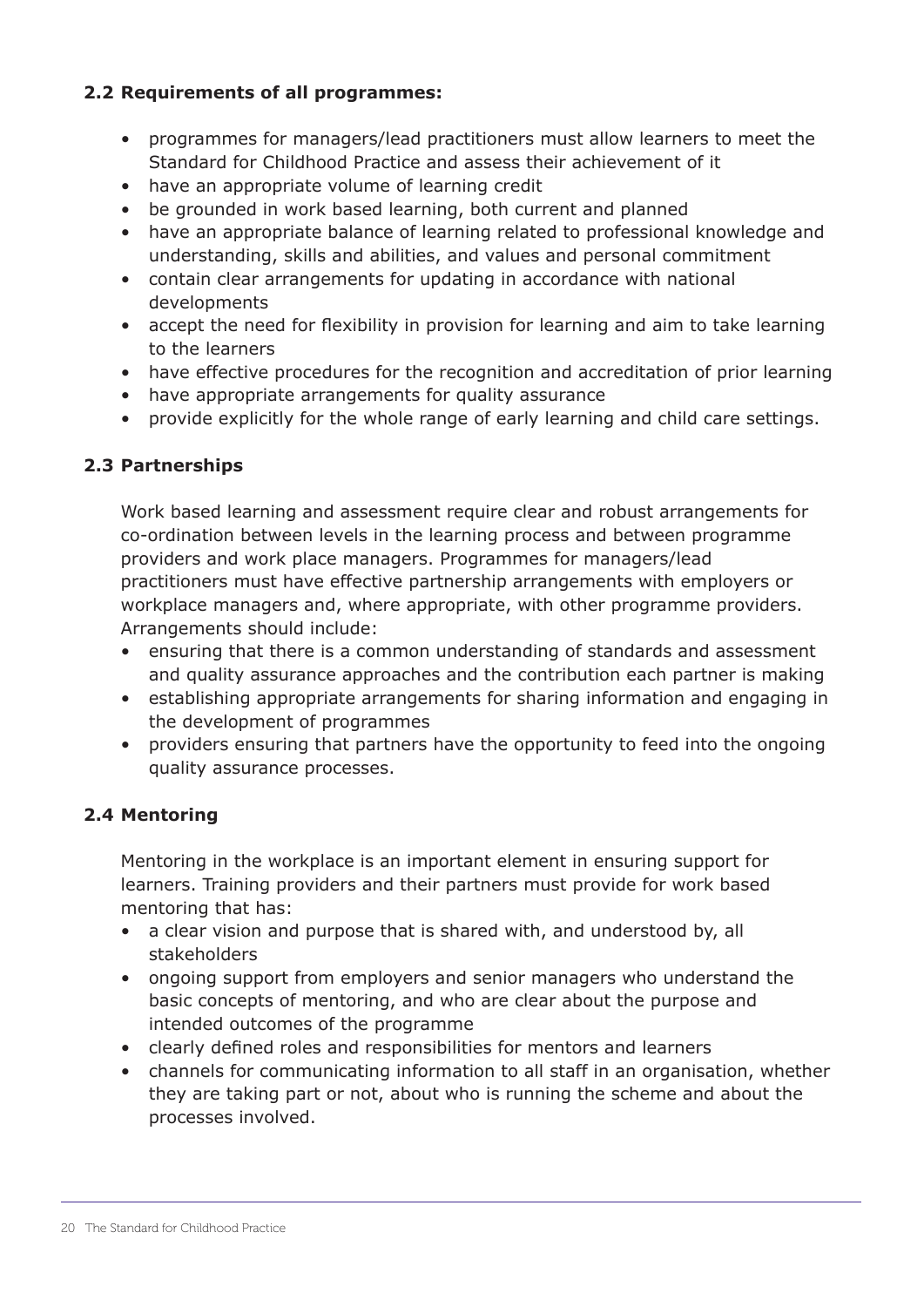Organisations or establishments lacking the capacity, resources or the necessary skills to create an in-house mentoring scheme could consider partnership with other childhood practice organisations, national organisations, small community groups, networks or peer groups.

#### **2.5 Accessibility**

Professional workers in early learning and child care services work in a wide range of geographical locations in Scotland and in a variety of forms of service delivery. Programmes of learning will be required that are available to workers working or living in urban or rural environments and working in a wide range of settings.

## **3 The Standard for Childhood Practice**

#### **3.1 Purpose**

The Standard for Childhood Practice (QAA, 2007) specifies what is expected of a worker seeking registration with the SSSC as a manager/lead practitioner in an early learning and child care service in Scotland.

The benchmarks of the Standard for Childhood Practice provide a set of statements that are the required outcomes of each programme of learning for managers/lead practitioners in Scotland. The statements provide a means of describing the nature and characteristics of programmes of learning in early learning and child care that lead to awards made by providers of higher education in Scotland.

The information in the Standard for Childhood Practice specifies the knowledge and understanding, skills and abilities, values and commitment which programmes should address and assess. It describes the attributes and capabilities that those achieving such qualifications should be able to demonstrate.

#### **3.2 The vision**

The requirements of the Standard for Childhood Practice are based on a vision of the manager/lead practitioner in the early learning and child care service who, having demonstrated the competences/learning outcomes defined, will:

- lead and support the provision of high quality and flexible early learning and child care services
- work in partnership with families and communities
- collaborate with other agencies and other children's services.

As a result early learning and child care services will:

• enable children and young people from the earliest stages to be successful learners, confident individuals, responsible citizens and effective contributors who are capable of meeting their potential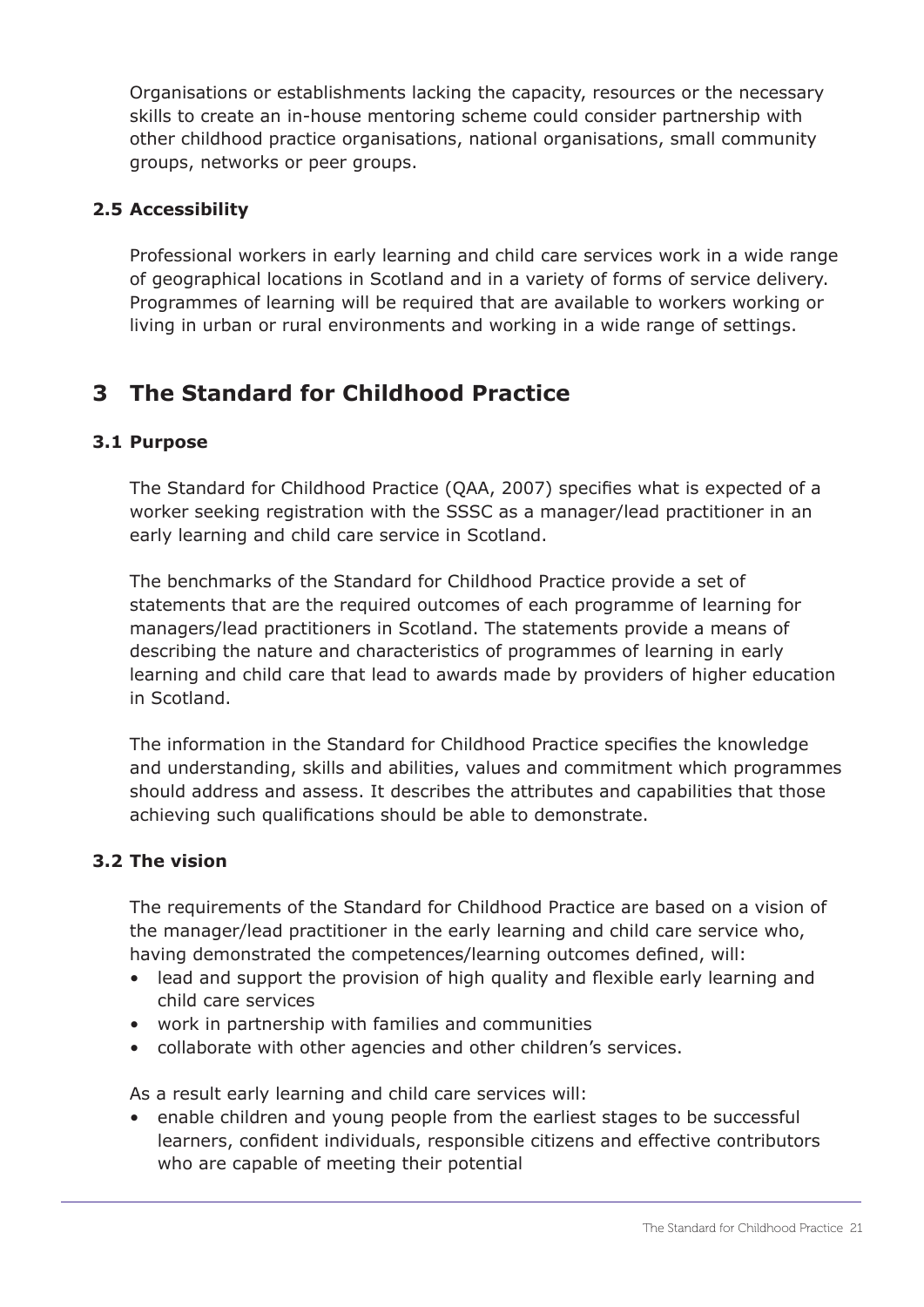• enable parents and carers to take up employment and training opportunities.

#### **3.3 Core professional sector**

Learners achieving manager/lead practitioner qualifying awards will work with children and young people between birth and 16 years of age in early learning and child care contexts.

#### **3.4 National standards**

The Standard is defined in terms of the descriptors of level 9 in the SCQF but also takes account of:

- National Occupational Standards for Social Services (Children and Young People) (SSSC, online a)
- National Occupational Standards for Playwork (Skills Active, 2015)
- National Occupational Standards for Leadership and Management for Care Services (SSSC, online b)
- Common Core of Skills, Knowledge and Understanding and Values for the Children's Workforce in Scotland (Scottish Government, 2012a)
- Getting it right for every child (GIRFEC) (Scottish Government, 2014b)
- Curriculum for Excellence (Education Scotland, online)
- National Framework for Child Protection learning and development in Scotland (Scottish Government, 2012b)
- National Guidance for Child Protection in Scotland (Scottish Government, 2014a)
- Standards for Social Work Education (Scottish Government, 2003) and Teaching (GTCS, 2012), and the Competencies for Community Learning and Development (Community Learning and Development Standards Council for Scotland, 2009)
- Pre-birth to Three: Positive Outcomes for Scotland's Children (Education Scotland, 2010)
- Enhancement Themes (Scottish Higher Education Enhancement Committee, 2014).

#### **3.5 The national learning context**

Scotland's Lifelong Learning Strategy (Scottish Government, 2003b) envisioned 'the best possible match between the learning opportunities open to people and the skills, knowledge, attitudes and behaviours which will strengthen Scotland's economy and society'.

The revised Standard for Childhood Practice and guidelines draw on the principles for lifelong learning within that context and from other more recent strategic developments across the Scottish Government, National Priorities in Education (Scottish Government, 2003c), A Curriculum for Excellence (Education Scotland, online), A Smart, Successful Scotland (Scottish Government, 2005b), Closing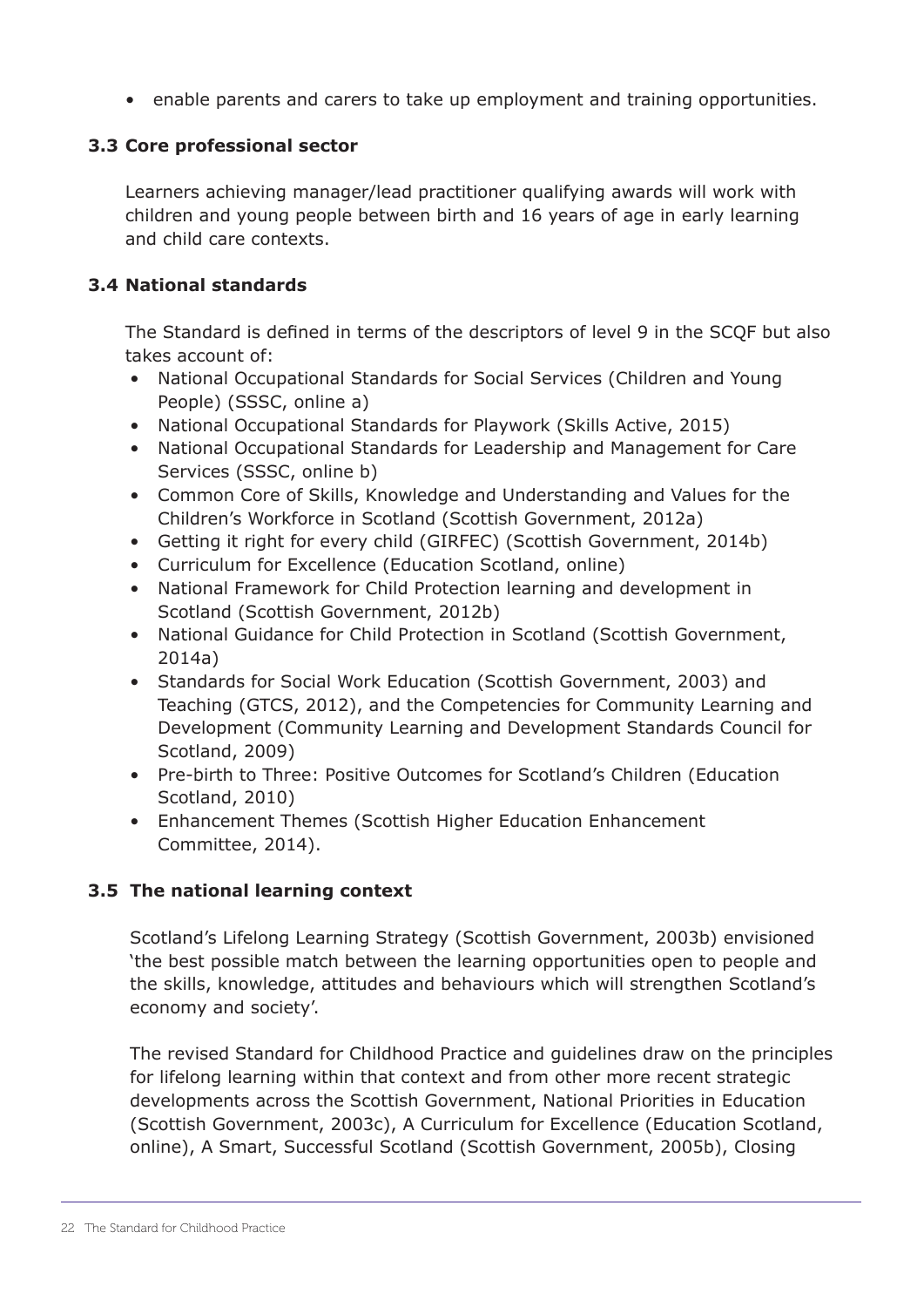the Opportunity Gap (Scottish Government, 2002) and Choosing Our Future: Scotland's Sustainable Development Strategy (Scottish Government, 2005c), the Play Strategy for Scotland: Our Vision (Scottish Government, 2013) and Building the Ambition (Scottish Government, 2014c).

The organising principles for the implementation of the Standard for Childhood Practice are informed by the recommendations of the report of the Leitch Review of Skills, Prosperity for all in the global economy - world class skills, (HM Treasury, 2006) and subsequently the Wood review: Commission for Developing Scotland's Young Workforce (Scottish Government, 2014d). The review recommended that programmes of learning should:

- be demand led
- build on existing structures
- share responsibility between employers, providers and learners
- where possible, ensure that knowledge and skills are portable between sectors and services
- be able to adapt and respond to developing circumstances.

In addition, and crucially, learning should be work based.

#### **3.6 The European context**

Programmes of learning leading to the award of a Scottish bachelor's degree conform to the requirements of the First Cycle defined by the framework for qualifications of the European Higher Education Area (the Bologna Process) (European Commission, 2015) and carry 180 European Credit Transfer System (ECTS) credits. Learners achieving a bachelor's degree are also entitled to be issued with the European Diploma Supplement.

The European Credit System for Vocational Education and Training (ECVET) will additionally allow the recognition of credit and credit transfer within the vocational education sector.

SCQF level 9 is equivalent to EQF level 6 (Scottish Qualification Authority, online b).

#### **3.7 Audience for the Standard for Childhood Practice**

It is expected that the subject benchmark statement for the Standard for Childhood Practice will be useful to:

- learners undertaking programmes
- employers and prospective employers
- committee members in the voluntary and local authority sectors
- those involved in designing, approving, validating and accrediting programmes
- those who teach and assess in programmes
- those who are responsible for the assessment, review and monitoring of programmes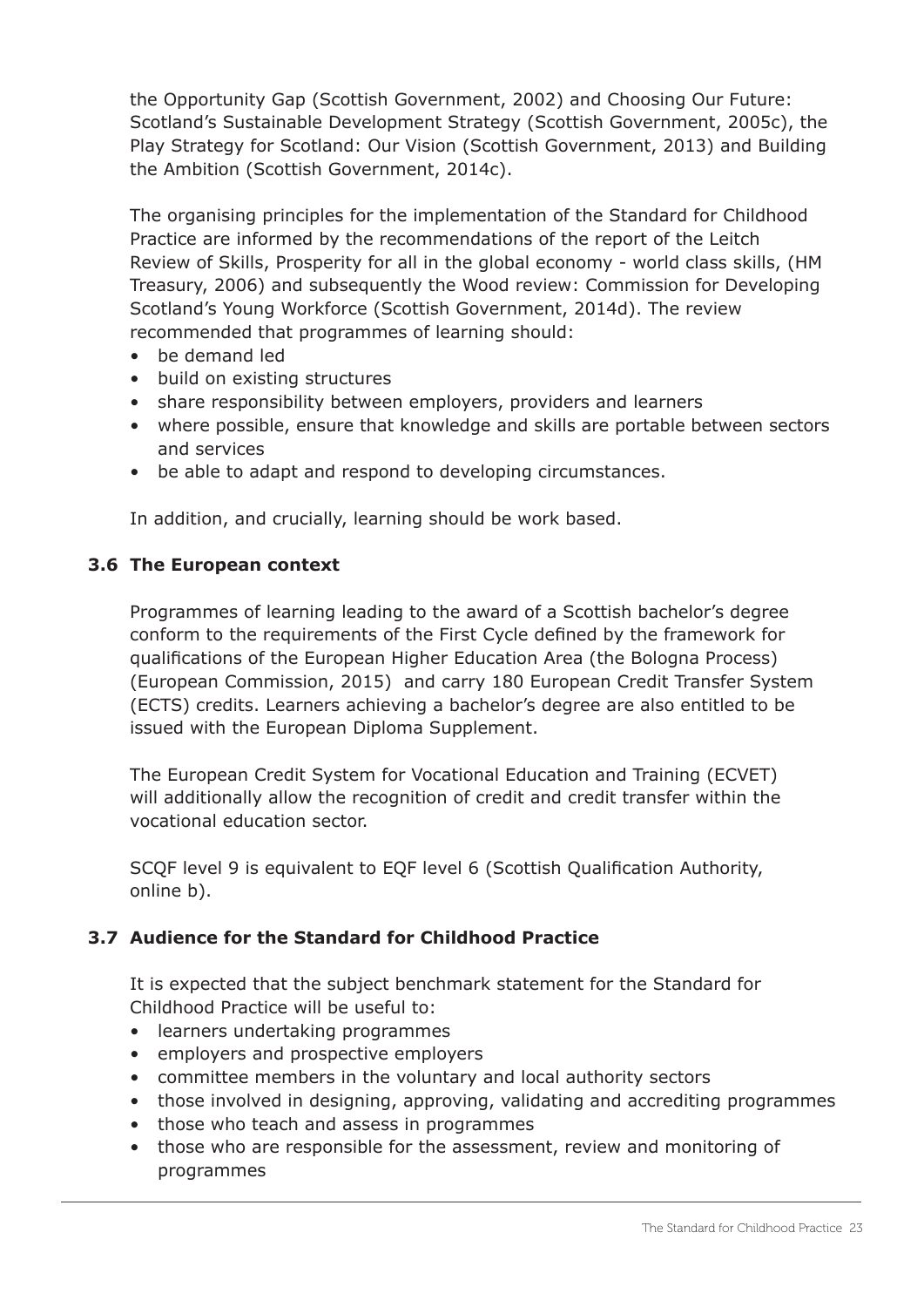- those who are responsible for building opportunities for continuing professional development (CPD) using the statements in this Standard, including training providers and awarding bodies
- members of other professions who have an interest in the delivery and development of early learning and child care services
- those with a responsibility for the development of policy
- parents and carers.

The Standard for Childhood Practice is also expected to inform provision and partnership by and between Scotland's universities and colleges, training providers, awarding bodies, and public, private and voluntary sector employers. Partnerships for provision may engage any or all of these.

## **4 Nature and scope of the Standard for Childhood Practice**

#### **4.1 Professionalism**

High quality early learning and child care services benefit children and young people and their parents/carers. A well-qualified professional workforce is the most important factor in delivering the quality of services that will give children and young people the best possible start in life.

The Standard for Childhood Practice supports the establishment and recognition of the professional status of workers providing early learning and child care services. It informs the integrated qualifications and professional development framework and so impacts on the professional development of all early learning and child care workers, including those at SCQF levels 7 and 8.

The learning programmes based on the Standard for Childhood Practice are designed to enhance and improve service standards. They facilitate the development of the whole profession and in particular will support the development of managers/lead practitioners who are:

- competent to work across a wide range of settings
- confident in what they know and can do
- clear about their own professional identity and that of other professionals
- flexible and adaptable
- committed to continuous improvement
- proactive in responding to and implementing change
- able to demonstrate leadership and vision
- able to contribute to the development of the profession.

#### **4.2 Expectations**

The Standard for Childhood Practice consists of outcome statements that set out what learners must know, understand and be able to do to achieve the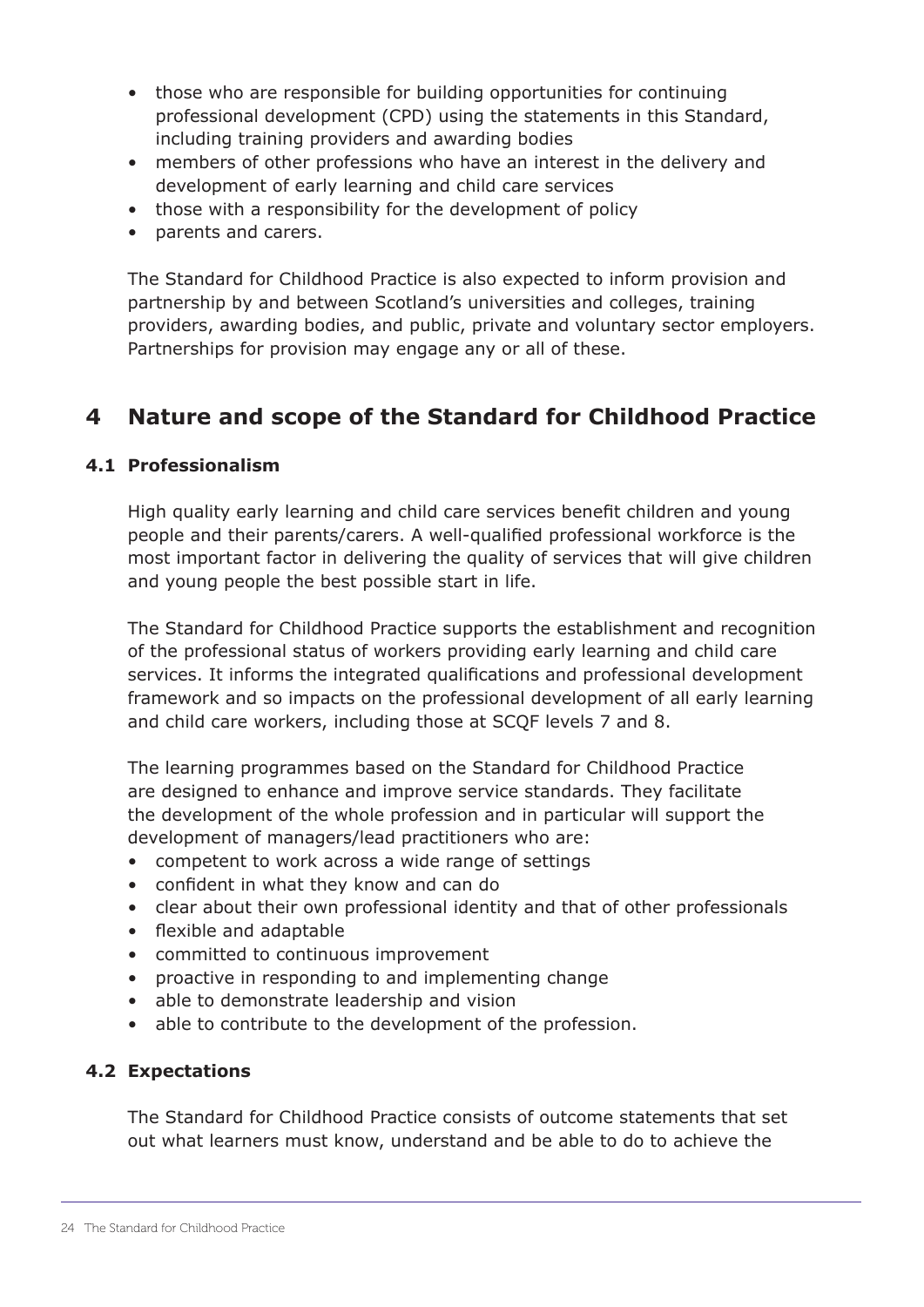qualification. Programme providers must show that the programme they offer meets the requirements of this Standard.

It seeks to encourage programme and service providers, to work collaboratively in the design and delivery of their curricula. The Standard is the specification against which providers are expected, as a minimum, to set their standards for an award.

It will be for providers to establish programmes that provide for appropriate progression through SCQF levels 7, 8, and 9.

#### **4.3 Level of performance**

The Standard for Childhood Practice describes the level of performance expected of learners who successfully complete an integrated programme leading to an award.

Programmes should enable learners to achieve a threshold level of performance in relation to each of the elements of the Standard and should allow the achievement of particular strengths in some of them. They should allow, additionally, the development of skills in specific areas that can be transferred to other areas of professional practice or further developed through continuous professional development.

### **5 Delivering the Standard for Childhood Practice through an integrated qualifications framework**

#### **5.1 Attributes of the qualification framework**

The main attributes of the qualification structure will be:

- there will be one framework for the whole sector, covering and integrating SCQF levels 7, 8 and 9
- services will be led by SCQF level 9 qualified professionals
- there will be entry and exit points at each level
- there will be college, university and other work based provision
- prior learning will be recognised and accredited
- progression and continuing professional development will be supported
- the identification of a shared knowledge and skills base across children's services will be supported.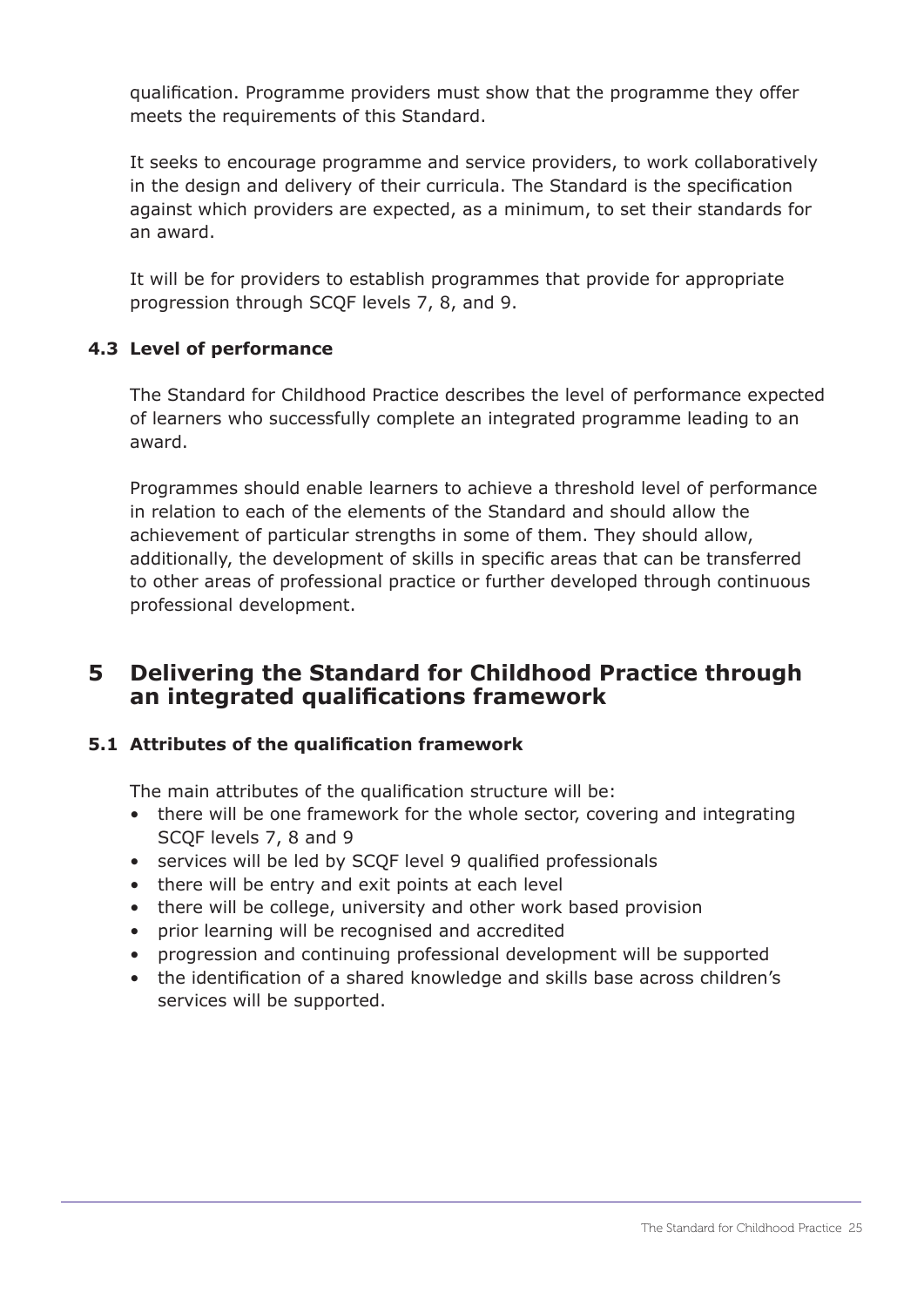#### **5.2 Recruitment to programmes**

Potential recruits to programmes leading to an SCQF level 9 manager/lead practitioner qualification through the integrated qualifications and professional development framework will include:

- workers already in post as managers/lead practitioners who do not hold an appropriate qualification in childhood practice that will meet the SSSC's requirement for managers/lead practitioners
- workers moving on from SCQF level 7 practitioner qualifications such as SVQ3 and Higher National Certificates (HNCs) through additional CPD qualifications like Higher National Diplomas (HNDs), SVQ4s, PDAs, Diplomas of Higher Education, and then on to SCQF level 9
- 'direct entry' candidates with existing awards at SCQF level 9 or above eg graduates with vocational degrees eg in teaching, community learning and development, social work, health
- postgraduate students with non-vocational degrees eg in history, chemistry, media, international relations, psychology, or with other equivalent awards; these candidates will also be required to have a practice qualification (as defined by SSSC)
- workers from other workforces with relevant SCQF level 7, 8 or 9 qualifications eg in residential child care.

#### **5.3 Possible forms of delivery of the complete framework**

Among the possible forms of delivery of programmes to support the achievement of the Standard for Childhood Practice will be:

- new awards covering SCQF levels 7, 8 and 9
- new top-up awards for practitioners with appropriate HNC/SVQ3 and those with additional qualifications such as HND/SVQ4/PDA awards or new awards for candidates with degrees or equivalent
- all routes to qualification can be part time, full time or a blend of both.

## **6 Learning, teaching and assessment**

#### **6.1 Principles**

The organising principles for programmes leading to the qualification are that they will:

- be based on learning in and through the workplace
- be delivered through partnership
- provide flexible, responsive and adaptable opportunities for learning
- be challenging and stimulating
- provide effective support for learners.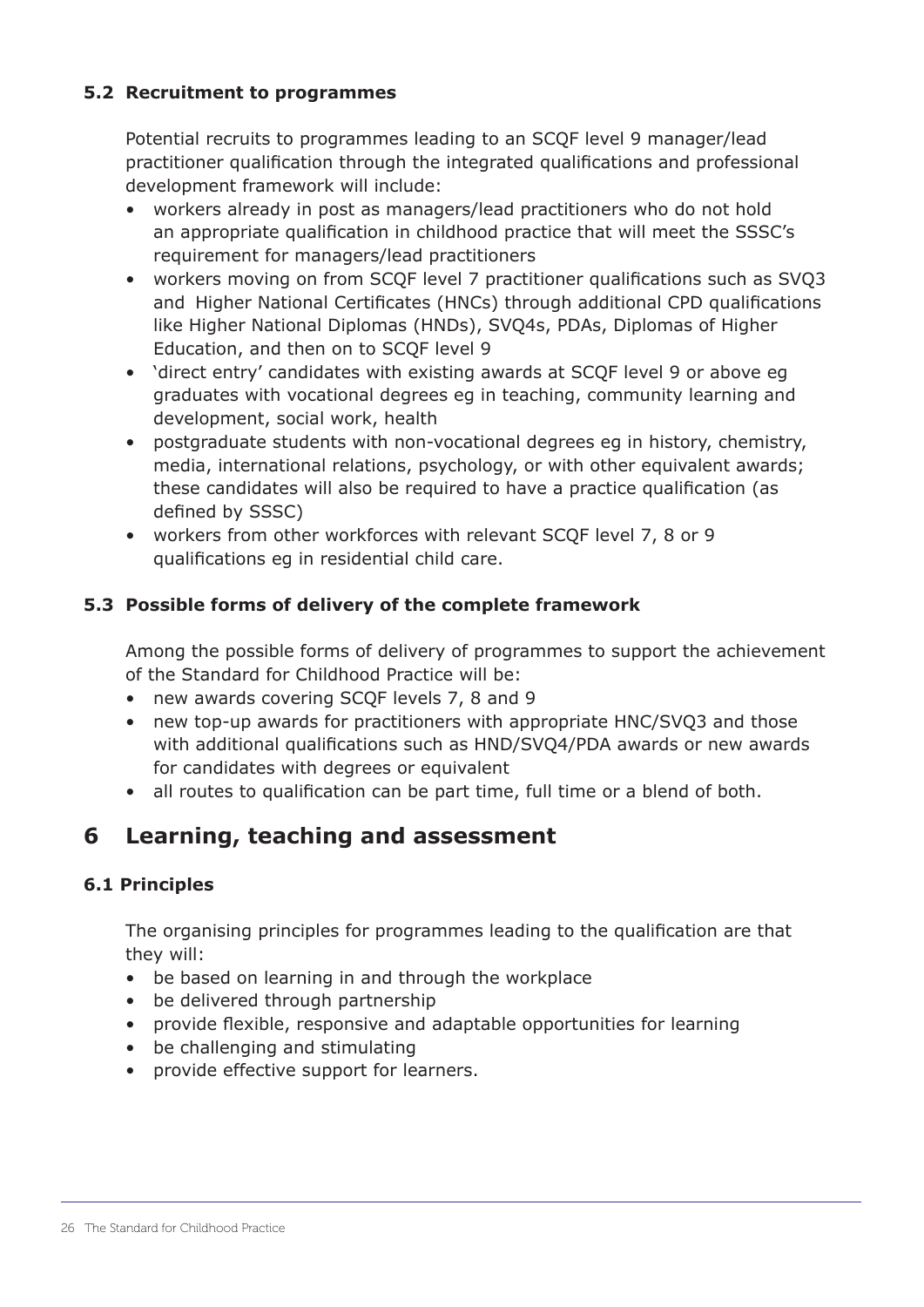#### **6.2 Learning in and through workplace settings**

Programmes for learners who have not yet achieved practitioner status must include a minimum of two learning experiences in different and distinct child care or early learning settings. The minimum amount of time in a placement workplace setting will depend on local circumstances but it should be of a sufficient length to enable significant learning.

Programmes for learners working towards manager/lead practitioner recognition and an SCQF level 9 qualification who are already working as practitioners in the sector, will require at least one additional learning experience in an appropriate setting other than their own workplace.

It will be a requirement for approval that all programmes leading to the qualification at SCQF level 9 will include a minimum of 50 percent of learning time being spent in workplace settings. The providing organisation's procedures for the recognition of prior learning can contribute to this requirement.

It will be open to providers to use the arrangements for SVQs as part of the practice learning. Other qualifications such as Modern or Technical Apprenticeships may provide additional credit. Practice Learning Qualifications (Social Services) SCQF level 9 modules might also be included though not as contributing to credit for practice learning. Consideration could also be given to the use of virtual learning environments as one of the means of providing learning through the workplace.

#### **6.3 Assessment**

All assessment should be related to learning outcomes defined by the Standard for Childhood Practice with a substantial proportion directly connected to learning in the workplace. Appropriate arrangements should be put in place for the assessment of practice skills. Assessment procedures might include observation, reflective accounts, critical incident analyses, self and peer assessment, portfolios, learning contracts, case studies, presentations, projects and simulations. They might also include critical analyses based on reading or on lectures and tutorials. Use might be made of virtual learning environments.

It will be for the providers of programmes to propose forms of assessment that are appropriate to their particular methods of delivery.

The role of employers and placement supervisors in supporting assessment processes should be carefully considered. Their support will be central in contributing to the provision of an appropriate environment for the demonstration of the learning outcomes defined by the Standard for Childhood Practice and will be an important element in partnership arrangements.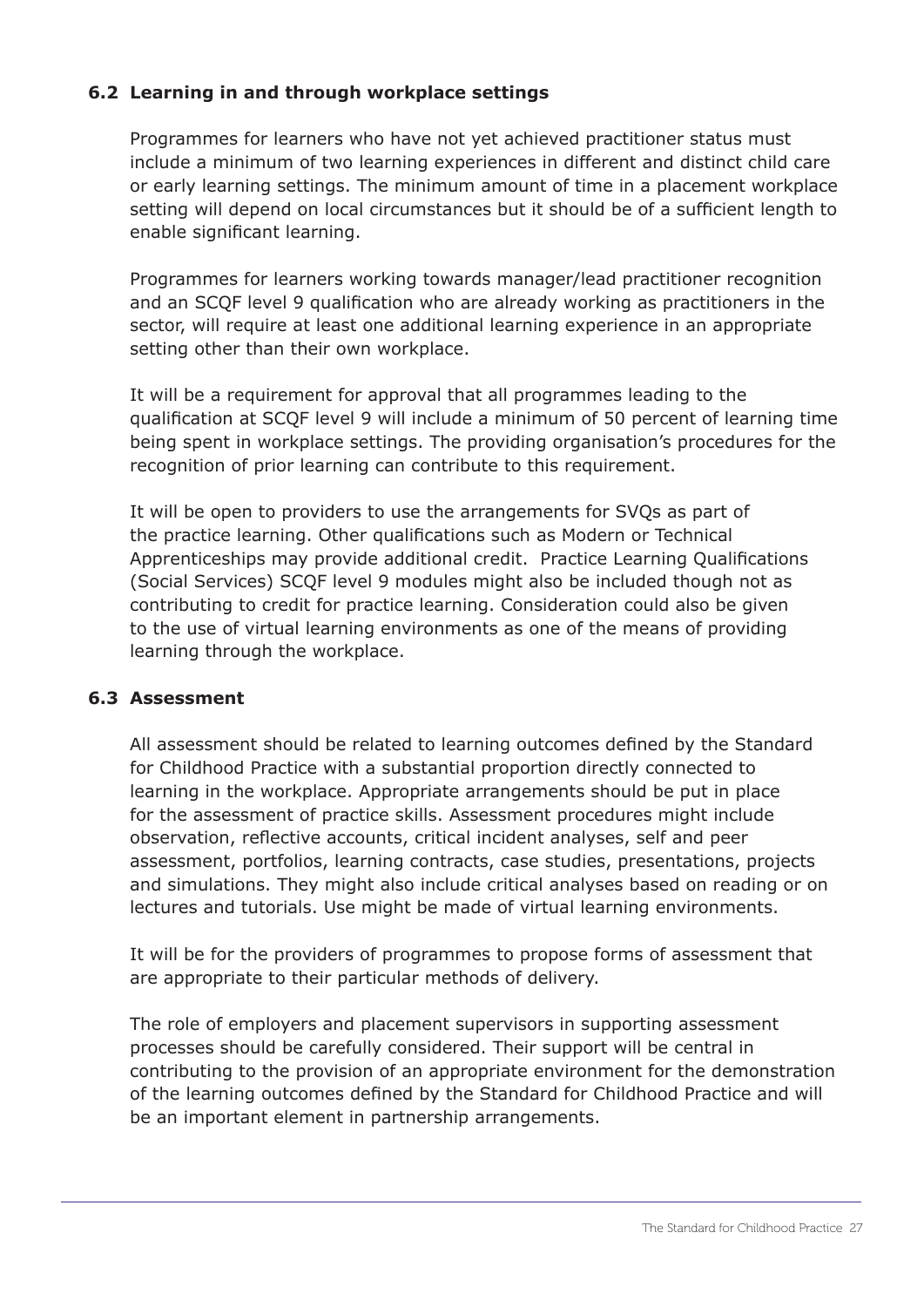## **7 Professional development**

#### **7.1 Interrelationship of aspects of professional development**

Programmes leading to the qualification for managers/lead practitioners in childhood practice will promote three main aspects of professional development:

- professional values and personal commitment
- professional knowledge and understanding
- professional skills and abilities.



The significance of placing these three aspects in a single structure is to emphasise that they are not simply lists of competences or outcomes. They are inherently linked to each other in the development of the professional and one aspect does not exist independently of the other two. It is the interrelationship among all three which develops professionalism and leads to appropriate professional action. The interrelationship is illustrated above.

The design of each programme will offer a distinctive balance but will develop all three aspects.

#### **7.2 Transferable skills**

Programmes within the framework will help learners to develop skills that are transferable to other areas of learning and other areas of professional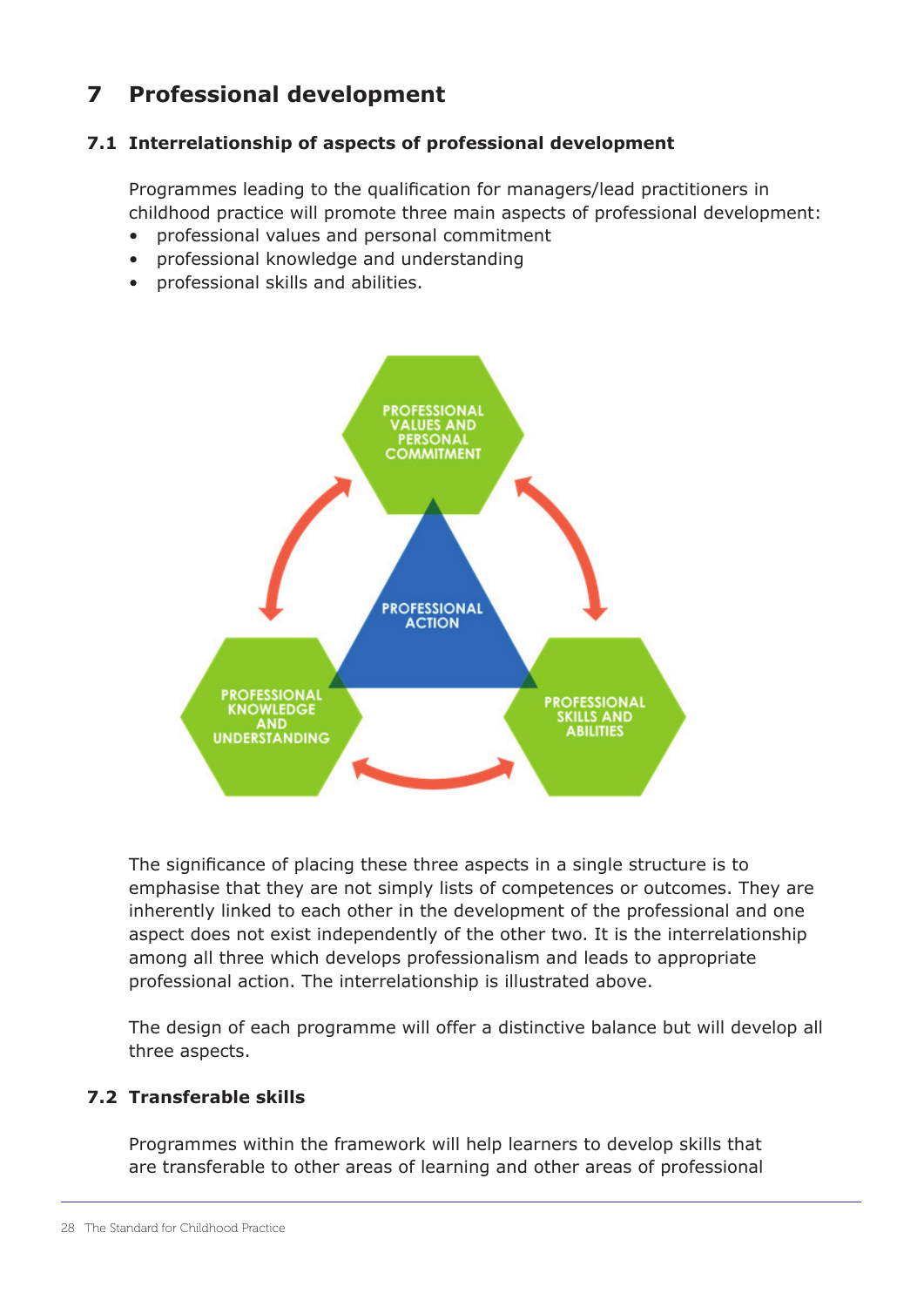employment. These skills are not additional to the Standard for Childhood Practice but are implicit in the outcomes that successful learners will demonstrate.

#### **7.3 A common format**

The format of the Standard for Childhood Practice parallels that used for standards in social work education and in initial teacher education as well as comparable documents for nursing, midwifery and health-visiting. This allows for the identification of common elements in the training of these different professions and for the possibility of future integrated training initiatives.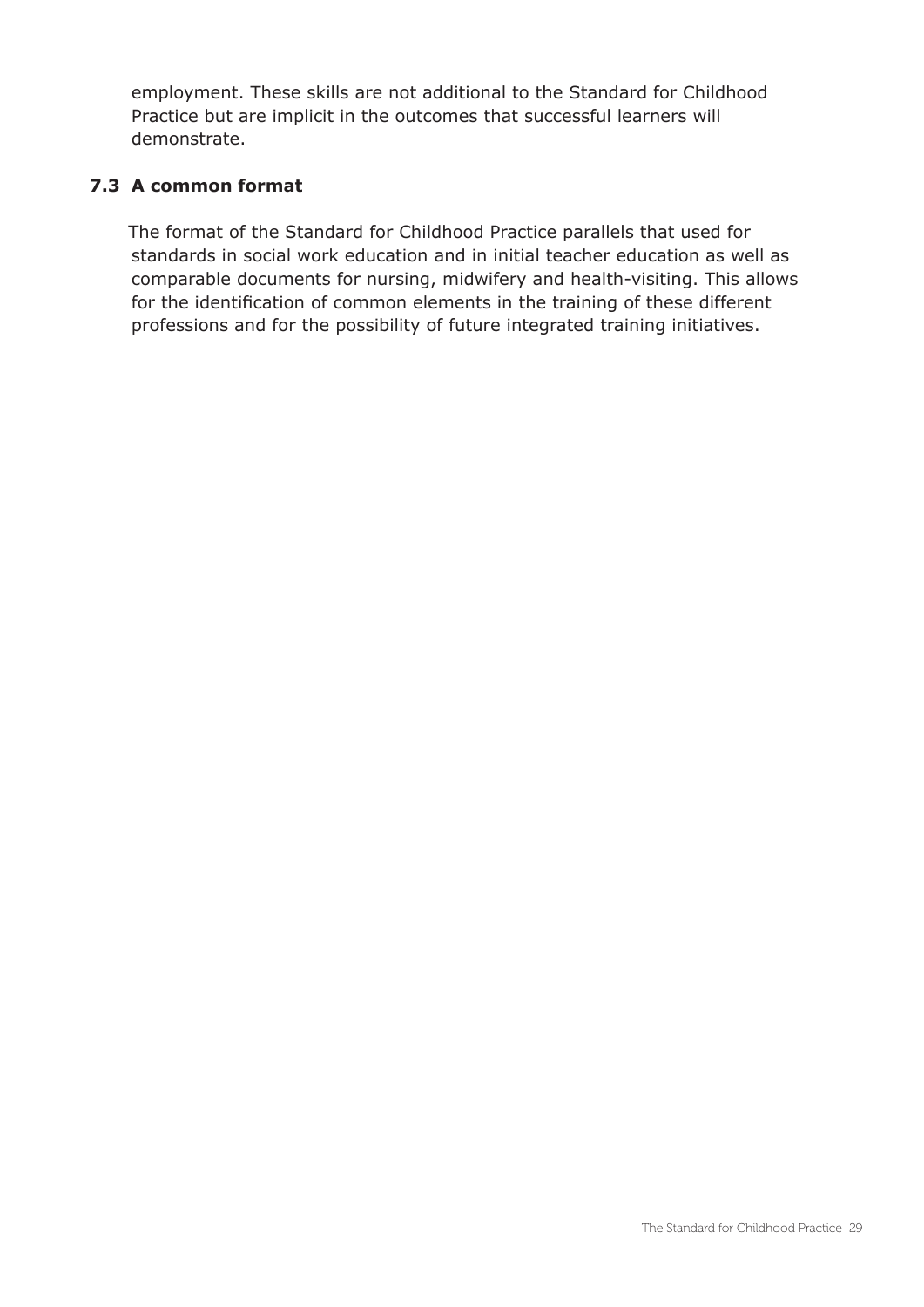# **References**

Children (Scotland) Act 1995, (C 36) London: HMSO. http://www.legislation.gov.uk/ukpga/1995/36/contents (last accessed 4/6/2015)

Children and Young People (Scotland) Act 2014, (C 8) London: HMSO. http://www.legislation.gov.uk/asp/2014/8/contents/enacted (last accessed 4/6/2015)

Community Learning and Development Standards Council for Scotland. 2009. The competences for community learning and development. http://cldstandardscouncil.org.uk/?page\_id=8 (last accessed 31/7/2015)

Education Scotland. 2010. Pre-birth to Three: Positive Outcomes for Scotland's Children and Families.

http://www.educationscotland.gov.uk/Images/PreBirthToThreeBooklet\_tcm4-633448. pdf (last accessed 4/6/2015)

Education Scotland. 2012. Making the difference. The impact of staff qualifications on children's learning in early years.

http://www.educationscotland.gov.uk/Images/Making%20the%20Difference\_tcm4- 735922.pdf (last accessed 4/6/2015)

Education Scotland (online). Curriculum for Excellence. http://www.educationscotland.gov.uk/thecurriculum/ (last accessed 4/6/2015)

European Commission (online). The European Credit System for Vocational Education and Training (ECVET).

http://ec.europa.eu/education/policy/vocational-policy/ecvet\_en.htm (last accessed 4/6/2015)

European Commission. 2015. The Bologna process and the European Higher Education area.

http://ec.europa.eu/education/policy/higher-education/bologna-process\_en.htm (last accessed 4/6/2015)

General Teaching Council Scotland (GTCS). 2012. The Standards for registration: mandatory requirements for registration with the General Teaching Council for Scotland.

http://www.gtcs.org.uk/web/Files/the-standards/standards-for-registration-1212.pdf (last accessed 4/6/2015)

HM Treasury. 2006. Leitch Review of Skills, Prosperity for all in the global economy – world class skills.

http://webarchive.nationalarchives.gov.uk/+/http:/www.hm-treasury.gov.uk/leitch\_ review\_index.htm (last accessed 4/6/2015)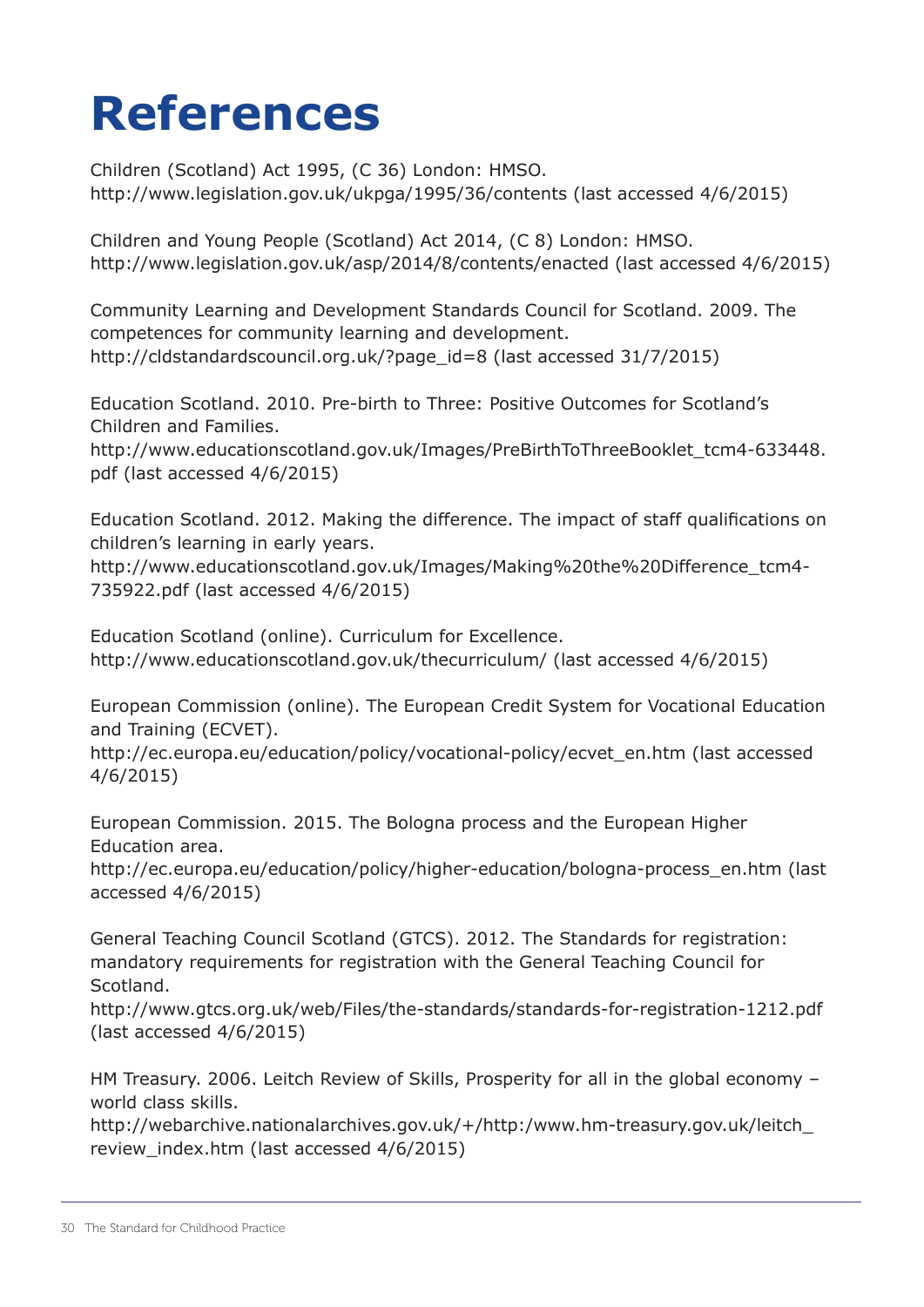QAA Scotland (Quality Assurance Agency for Higher Education). 2007. Scottish subject benchmark statement: Standard for Childhood Practice. Mansfield, Nottingham: Linney Direct.

http://www.qaa.ac.uk/en/Publications/Documents/Scottish-Subject-Benchmark-Statements-Standard-of-Childhood-Practice.pdf (last accessed 31/7/2015)

QAA Scotland (Quality Assurance Agency for Higher Education). 2014. The Framework for Qualifications of Higher Education Institutions in Scotland.

http://www.qaa.ac.uk/publications/information-and-guidance/publication?PubID=2674 (last accessed 4/6/2015)

Scottish Government. 2002. Closing the Opportunity Gap. http://www.gov.scot/Publications/2002/10/15579/11898 (last accessed 4/6/2015).

Scottish Government. 2003c. The framework for Social Work education in Scotland. http://www.gov.scot/Publications/2003/01/16202/17015 (last accessed 4/6/2015)

Scottish Government. 2003b. The Lifelong Learning Strategy for Scotland. http://www.gov.scot/Publications/2003/02/16308/17750 (last accessed 4/6/2015)

Scottish Government. 2003c. National Priorities in Education. http://www.gov.scot/Publications/2003/12/18654/30569 (last accessed 4/6/2015)

Scottish Government. 2004a. Protecting Children and Young People: Framework for Standards.

http://www.gov.scot/Resource/Doc/1181/0008818.pdf (last accessed 4/6/2015)

Scottish Government. 2005a. The National Care Standards for early education and child care up to the age of 16.

http://web.archive.org/web/20121203014413/http://www.nationalcarestandards.org/ files/early-education.pdf (last accessed 31/7/2015)

Scottish Government. 2005b. A Smart and Successful Scotland: Measuring Progress Towards a Smart Successful Scotland.

http://www.gov.scot/Publications/2005/12/0195717/57192 (last accessed 4/6/2015)

Scottish Government. 2005c. Choosing our future: Scotland's sustainable development strategy.

http://www.gov.scot/Publications/2005/12/1493902/39091 (last accessed 4/6/2015)

Scottish Government. 2012a. Common Core of Skills, Knowledge and Understanding and Values for the Children's Workforce in Scotland. http://www.gov.scot/Publications/2012/06/5565 (last accessed 4/6/2015)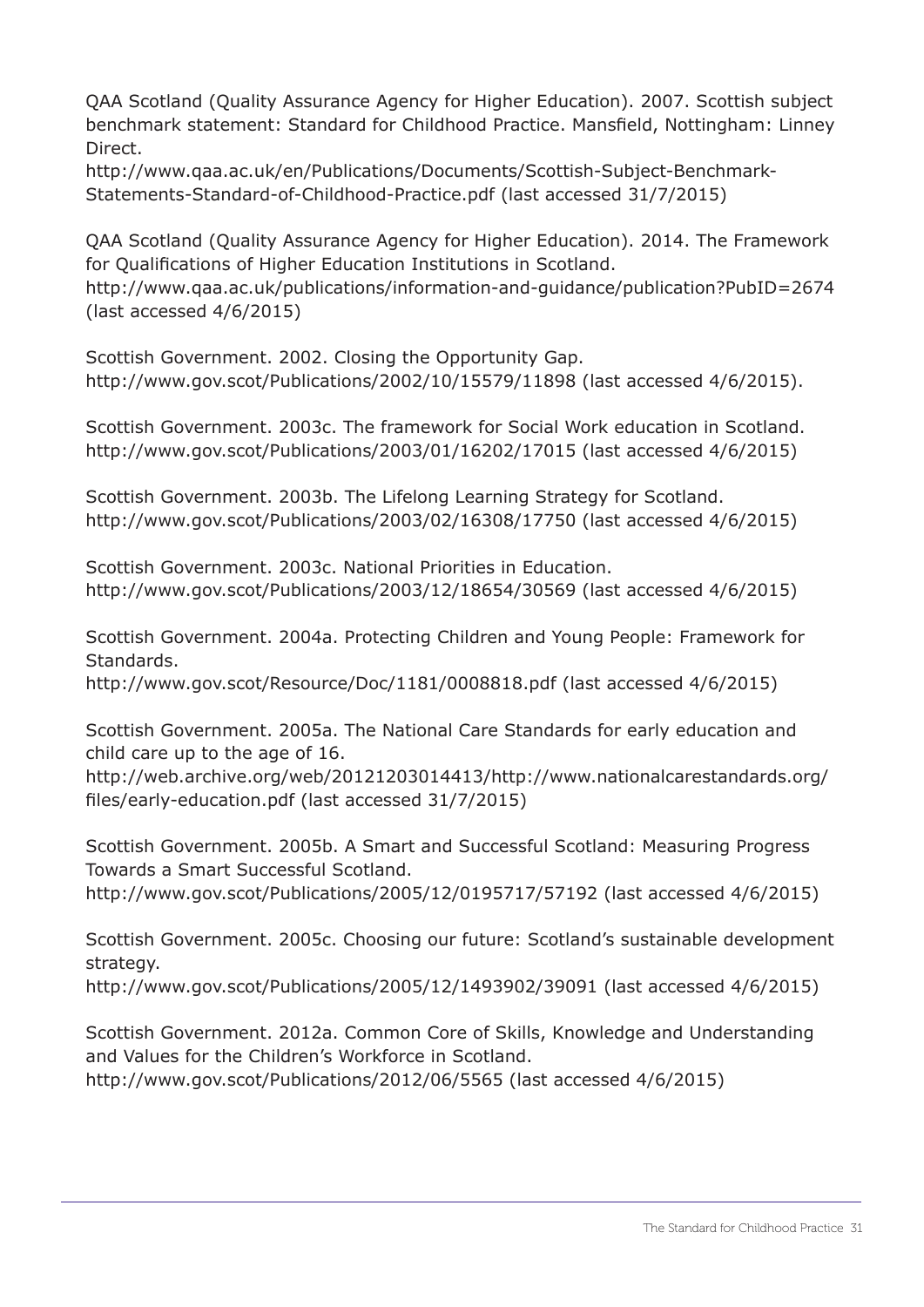Scottish Government. 2012b. National Framework for Child Protection learning and development in Scotland 2012.

http://www.gov.scot/Topics/People/Young-People/protecting/child-protection/nationalframework-cp-learning-2012 (last accessed 4/6/2015)

Scottish Government. 2013. Play Strategy for Scotland: Our Vision. http://www.gov.scot/Publications/2013/06/5675 (last accessed 4/6/2015)

Scottish Government. 2014a. National Guidance for Child Protection in Scotland. http://www.cne-siar.gov.uk/childProtectionCommittee/documents/Guidelines2014.pdf (last accessed 4/6/2015)

Scottish Government. 2014b. Getting it right for every child (GIRFEC). http://www.gov.scot/Topics/People/Young-People/gettingitright (last accessed 4/6/2015)

Scottish Government. 2014c. Building the Ambition: National Practice Guidance on Early Learning and Child care Children and Young People (Scotland) Act 2014. http://www.gov.scot/Resource/0045/00458455.pdf (last accessed 4/6/2015)

Scottish Government. 2014d. The Commission for Developing Scotland's Young Workforce.

http://www.gov.scot/Topics/Education/developingtheyoungworkforce (last accessed 31/7/2015)

Scottish Higher Education Enhancement Committee. 2014. Enhancement Themes. http://www.enhancementthemes.ac.uk/enhancement-themes (last accessed 4/6/2015)

Scottish Qualification Authority (online a). The Scottish credit and qualification framework.

http://www.scqf.org.uk/features/Framework.htm (last accessed 4/6/2015).

Scottish Qualification Authority (online b). SCQF, QCF and EQF Ready reckoner. http://www.sqa.org.uk/files\_ccc/B63338\_SQA\_A6\_ready%20reckoner.pdf (last accessed 3/8/2015)

Scottish Social Services Council. 2014a. Taking the first steps – is Childhood Practice working?

http://www.sssc.uk.com/about-the-sssc/multimedia-library/ publications?task=document.viewdoc&id=1250 (last accessed 4/6/2015)

Scottish Social Services Council. 2003. Codes of Practice for Social Service Workers and Employers.

http://www.sssc.uk.com/about-the-sssc/codes-of-practice/what-are-the-codes-ofpractice (last accessed 4/6/2015)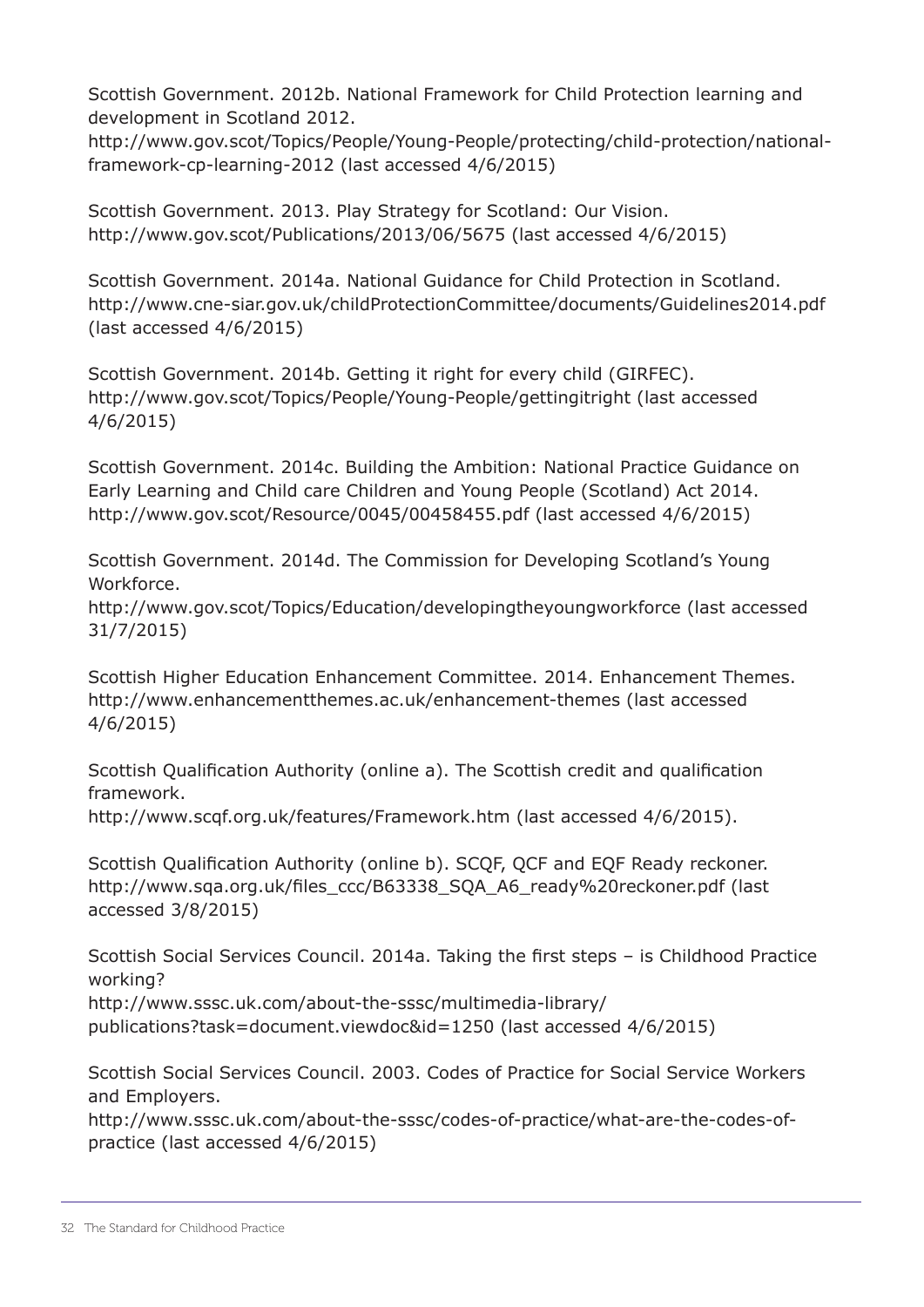Skills Active. 2015. Playwork: National occupational standards. http://www.skillsactive.com/standards-quals/playwork (last accessed 4/6/2015)

SSSC (online a). Social Services (Children and Young People). http://workforcesolutions.sssc.uk.com/nos/ccld.html (last accessed 31/7/2015)

SSSC (online b). Leadership and Management for Care Services. http://workforcesolutions.sssc.uk.com/nos/lmc.html (last accessed 31/7/2015)

UNICEF (online). UN Convention on the Rights of the Child. http://unicef.org.uk/UNICEFs-Work/UN-Convention/ (last accessed 4/6/2015)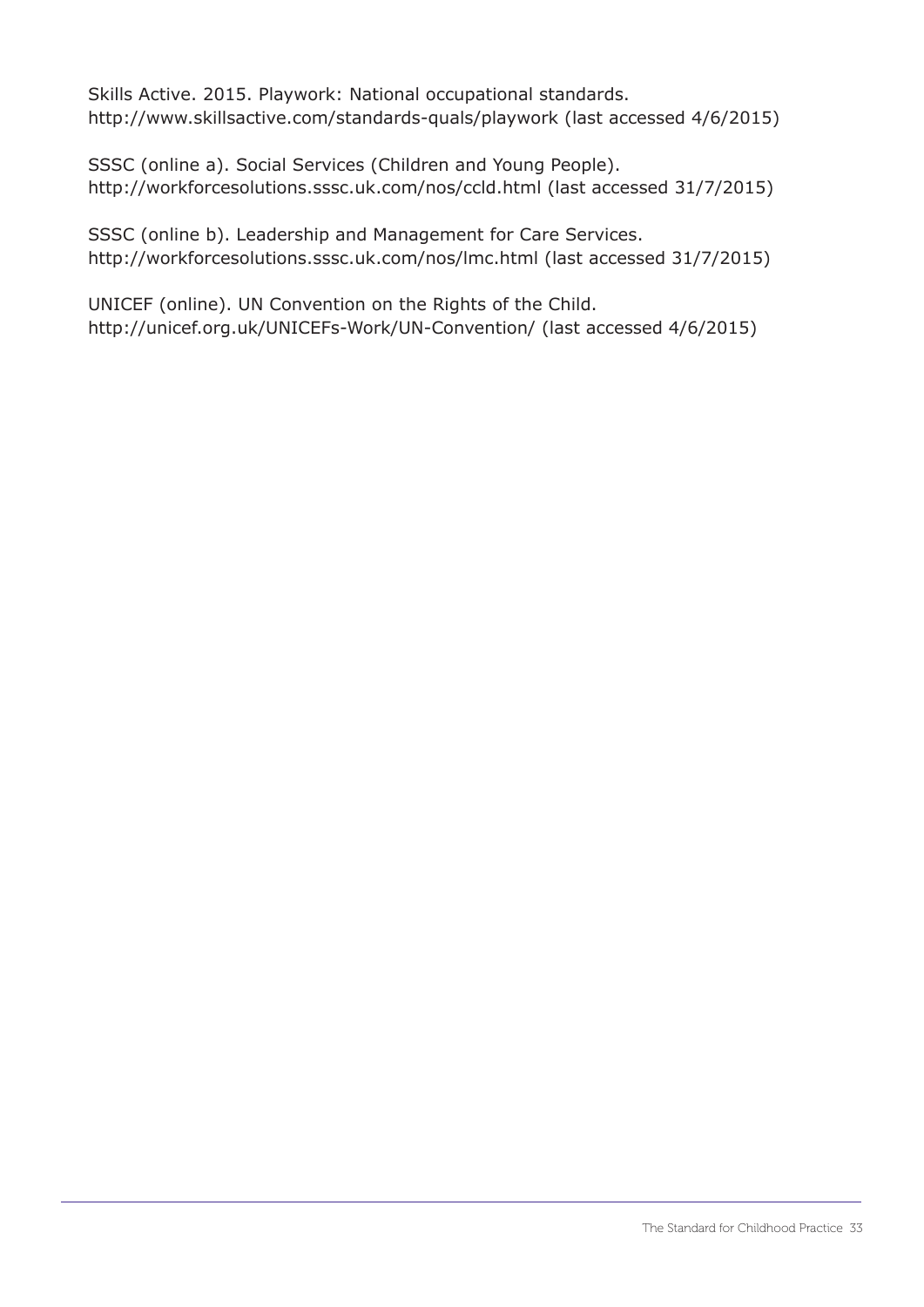# **Reference Group**

| Alexis Atkinson      | <b>Falkirk Council</b>                                   |
|----------------------|----------------------------------------------------------|
| Ann Brodie           | South Lanarkshire Council                                |
| Anne Condie          | Scottish Childminding Association (SCMA)                 |
| Barbara Dale         | Scottish Qualifications Authority (SQA)                  |
| Barbara Daly         | <b>Education Scotland</b>                                |
| Professor John Davis | University of Edinburgh                                  |
| Brenda Dunn          | University of Dundee                                     |
| Catriona McDonald    | University of Aberdeen                                   |
| David Watt           | Scottish Qualifications Authority (SQA)                  |
| Debbie Willett       | Scottish Qualifications Authority (SQA)                  |
| Dorothy Johnson      | University of the West of Scotland (UWS)                 |
| Irene Audain         | Scottish Out-Of-School Care Network (SOSCN)              |
| Jane Mair            | National Day Nurseries Association (NDNA)                |
| Jean Carwood-Edwards | Early Years Scotland                                     |
| Joan Martlew         | Strathclyde University                                   |
| Karen Sharp          | Scottish Qualifications Authority (SQA)                  |
| Louise Gaddi         | Scottish Qualifications Authority (SQA)                  |
| Margaret Macdonald   | Ayrshire College                                         |
| Paul Gallacher       | Scottish Qualifications Authority (SQA)                  |
| Sandra Tucker        | Highland and Moray Accredited Training Services (HiMATS) |

## **Researchers**

| University of Glasgow                   |
|-----------------------------------------|
| University of Edinburgh                 |
| Independent Researcher                  |
| Scottish Social Services Council (SSSC) |
| Scottish Social Services Council (SSSC) |
| Scottish Social Services Council (SSSC) |
| Scottish Social Services Council (SSSC) |
| Scottish Social Services Council (SSSC) |
|                                         |